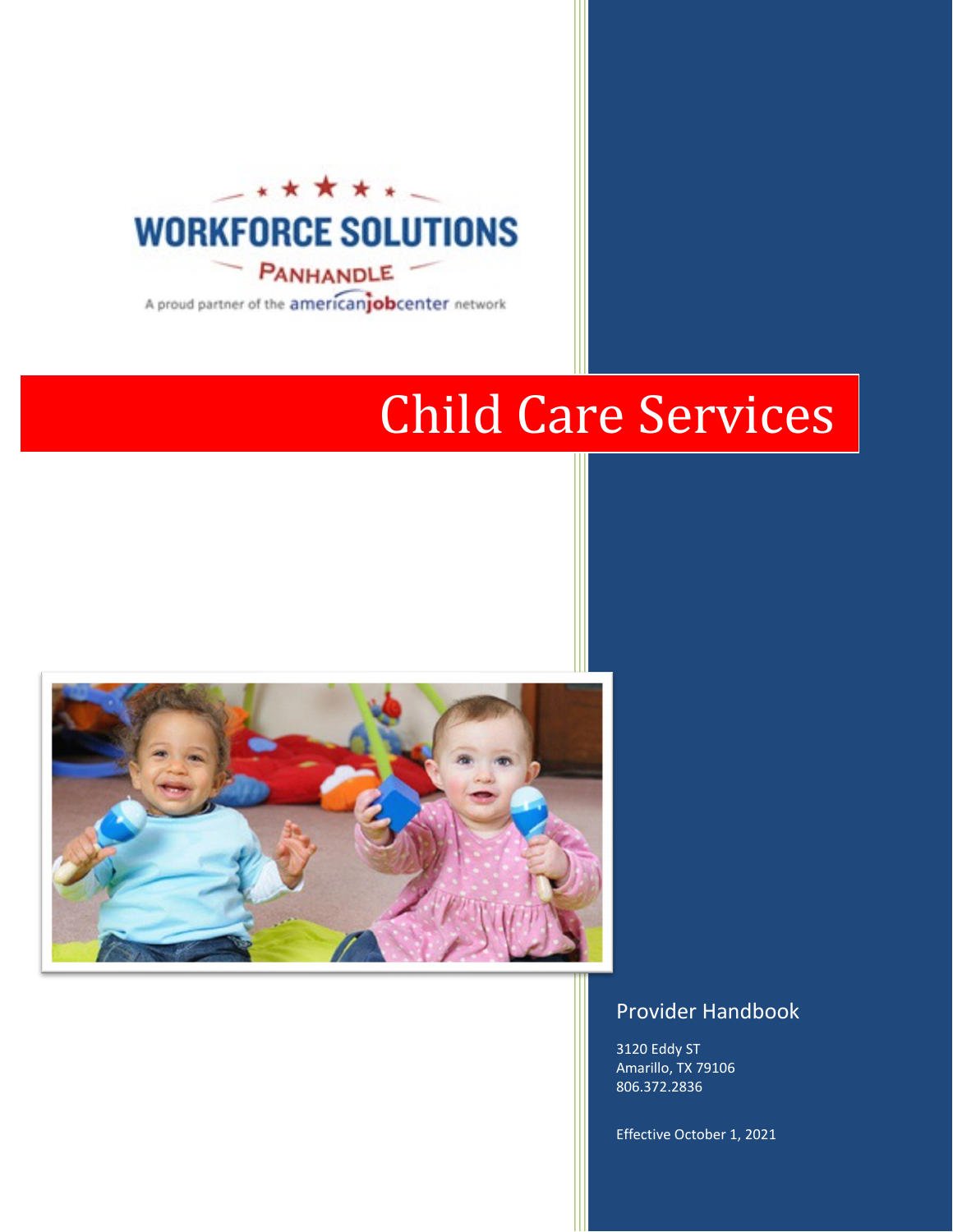# **TABLE OF CONTENTS**

| <b>FORWARD</b>                                        | 4                |
|-------------------------------------------------------|------------------|
| <b>CHILD CARE SERVICES OVERVIEW</b>                   | $\boldsymbol{4}$ |
| <b>CCS Parents</b>                                    | 5                |
| <b>CCS Providers</b>                                  | 5                |
| <b>BECOMING A CCS PROVIDER</b>                        | 5                |
| <b>Eligible Providers</b>                             | 5                |
| <b>Initial Provider Consultation</b>                  | 6                |
| The Provider Agreement                                | 6                |
| Renewal of Provider Agreement                         | $\overline{7}$   |
| Voluntary Withdraw of Provider Agreement              | $\overline{7}$   |
| PROVIDER REQUIREMENTS                                 | 7                |
| <b>Providers Requirements</b>                         | $\overline{7}$   |
| <b>Reporting Changes to Provider Agreement</b>        | $\overline{7}$   |
| <b>Reporting Suspected Child Abuse or Neglect</b>     | 8                |
| <b>ENROLLMENT OF CCS CHILDREN</b>                     | 8                |
| <b>Enrollment Process</b>                             | 8                |
| <b>Termination of Enrollment</b>                      | 9                |
| <b>Enrollment During Court-Ordered Visits</b>         | 10               |
| <b>Confidentiality for Children with Disabilities</b> | 10               |
| <b>RELATIVE CARE PROVIDERS</b>                        | 11               |
| <b>Eligibility Requirements</b>                       | 11               |
| Requesting a Listed Permit from Child Care Regulation | 11               |
| When Applicant Obtains a Listed Home Permit           | 12               |
| <b>CCS Relative Care Application Process</b>          | 13               |
| PROVIDERS REPORTING ATTENDANCE OR ABSENCES            | 14               |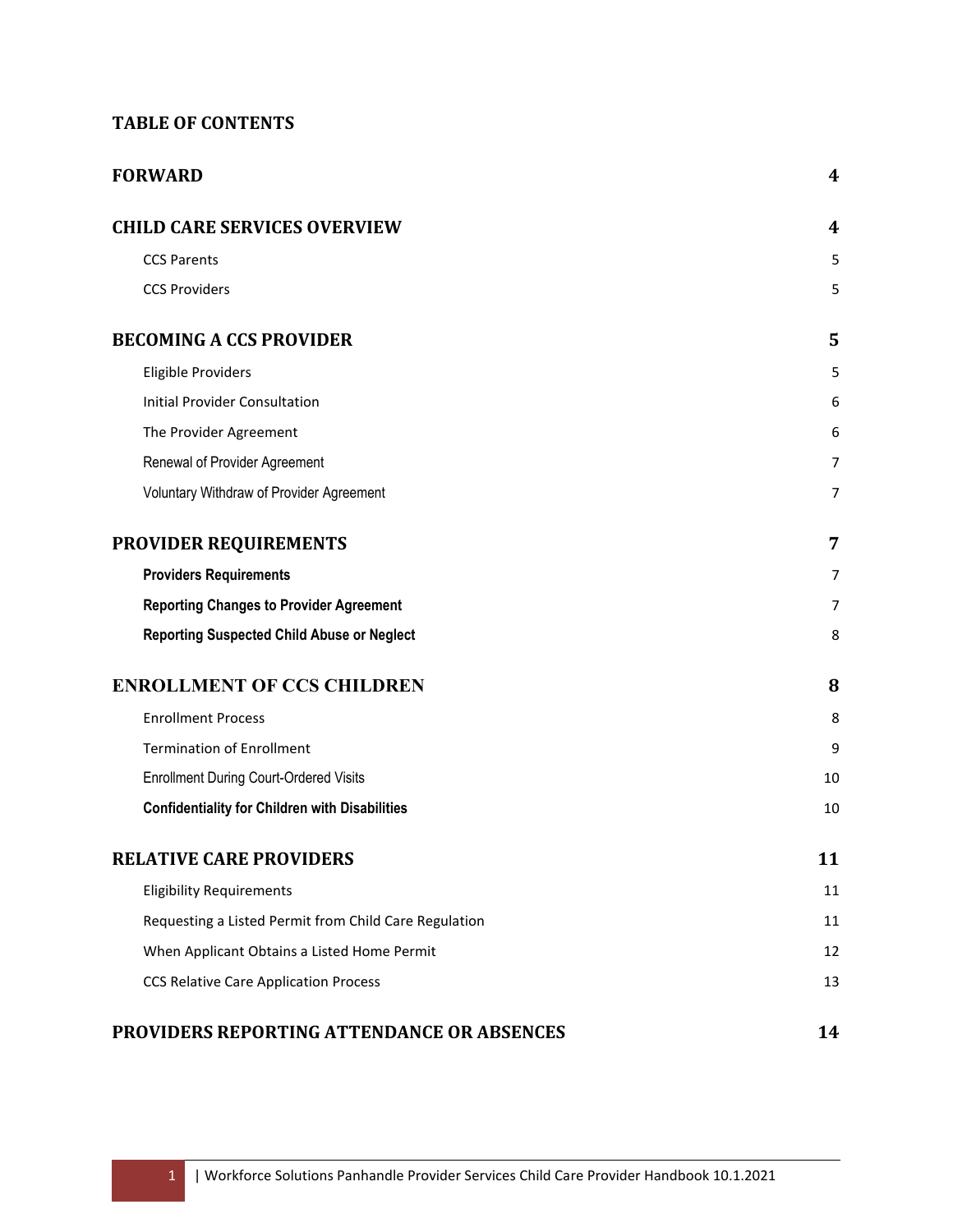| <b>PROVIDER REIMBURSEMENT</b>                                                                          | 15 |
|--------------------------------------------------------------------------------------------------------|----|
| <b>Maximum Reimbursement Rates</b>                                                                     | 15 |
| PWDB Maximum Reimbursement Rates effective October 1, 2021                                             | 15 |
| Night time rates are paid for a child attending at least 75% of their hours between 9:00pm and 6:00am. | 17 |
| Age Groups for Reimbursement                                                                           | 15 |
| Full-time, Part-time and Blended Care                                                                  | 15 |
| <b>Calculating Provider Daily Rates</b>                                                                | 17 |
| Reimbursement for Transportation                                                                       | 18 |
| Late Fees                                                                                              | 18 |
| <b>Inclusion Assistance</b>                                                                            | 18 |
| <b>Reimbursement Exclusions</b>                                                                        | 19 |
| <b>PARENT SHARE OF COST</b>                                                                            | 19 |
| <b>Collecting Parent Share of Cost</b>                                                                 | 19 |
| <b>Reduction of Parent Share of Cost</b>                                                               | 20 |
| <b>PROVIDER PAYMENT</b>                                                                                | 20 |
| <b>Scheduled Closures</b>                                                                              | 20 |
| <b>Emergency Closures</b>                                                                              | 20 |
| TECHNICAL ASSISTANCE, SERVICE IMPROVEMENT AGREEMENT (SIA) &                                            |    |
| <b>CORRECTIVE ACTION</b>                                                                               | 21 |
| <b>Technical Assistance</b>                                                                            | 21 |
| Service Improvement Agreements                                                                         | 21 |
| <b>Corrective Action</b>                                                                               | 22 |
| <b>SUSPECTED FRAUD</b>                                                                                 | 22 |
| Action to Prevent or Correct Suspected Fraud                                                           | 22 |
| PROVIDER DEBARMENT                                                                                     | 23 |
| <b>CHILD CARE REGULATION CORRECTIVE OR ADVERSE ACTION</b>                                              | 23 |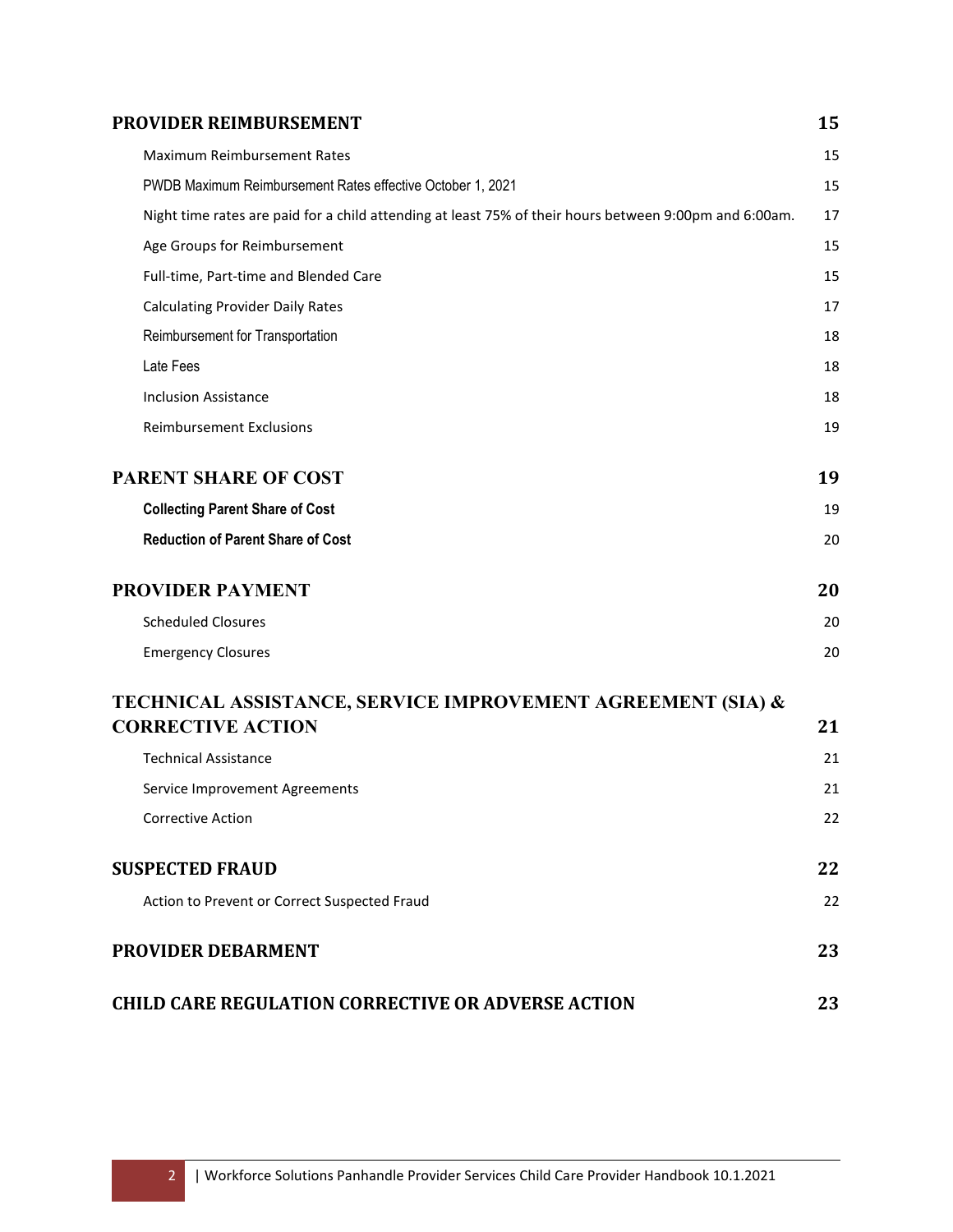| <b>IMPROVING CHILD CARE QUALITY</b>                              | 24 |
|------------------------------------------------------------------|----|
| <b>Texas Rising Star</b>                                         | 24 |
| <b>Applying for Texas Rising Star Certification</b>              | 24 |
| <b>Levels of Certification</b>                                   | 24 |
| <b>Financial Incentives: Tiered Enhanced Reimbursement Rates</b> | 25 |
| Additional Indicators of Child Care Quality                      | 25 |
| <b>CONTACT INFORMATION</b>                                       | 26 |
| <b>Additional Information and Resources</b>                      | 26 |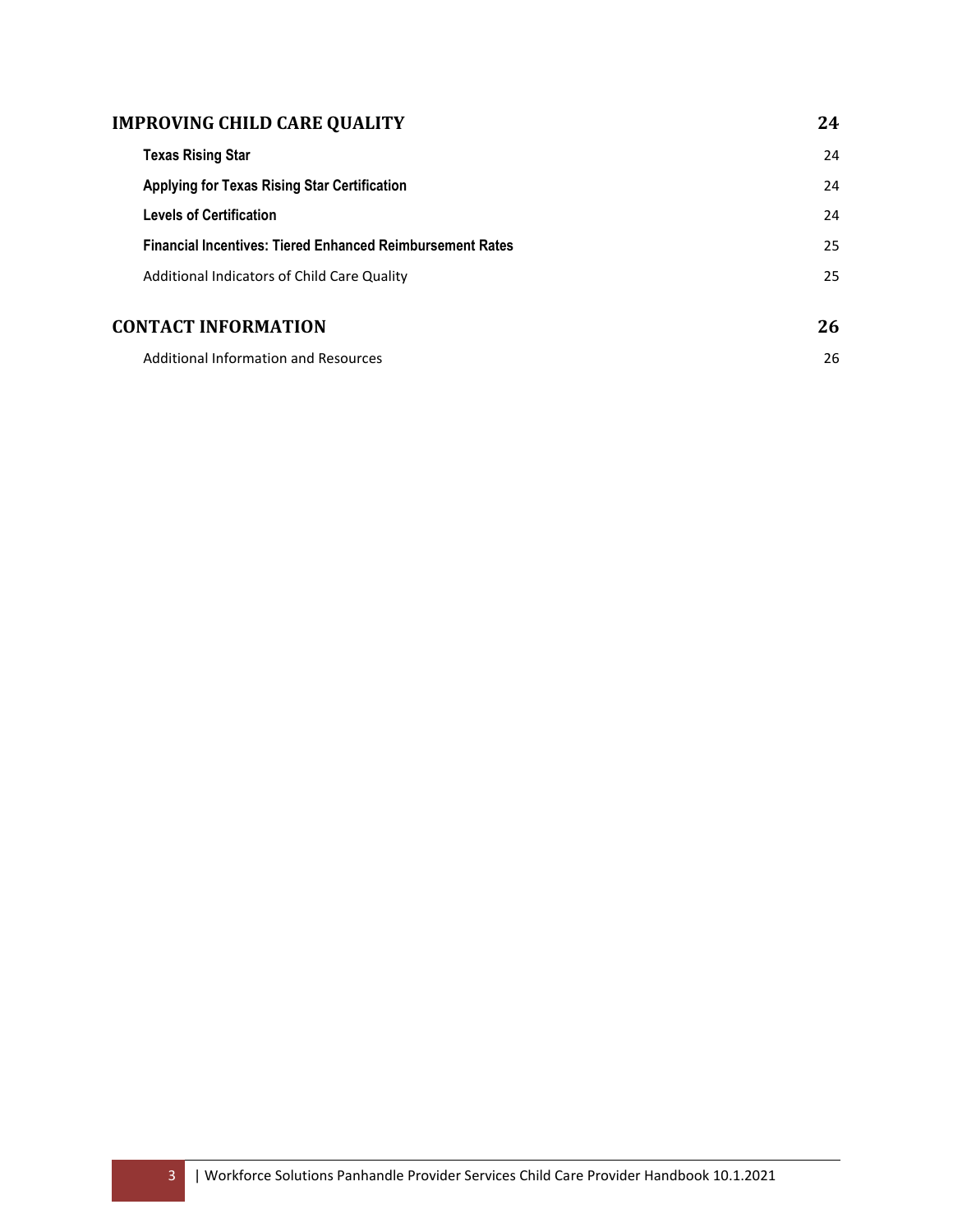<span id="page-4-0"></span>The Child Care Services (CCS) Provider Handbook was developed to provide information related to child care services and the role of child care Providers in this system. The Provider Handbook contains information related to the federal and state laws as well as the policies and procedures of Workforce Solutions Panhandle and the local Workforce Development Board (PWDB) governing our child care services Provider (CCS).

Whenever a law, rule or policy/procedure has changed, the CCS Provider Handbook will be updated. The most current copy of this Handbook is located on our website: [www.wspanhandle.com](http://www.wspanhandle.com/)

This Handbook contains the requirements and procedures for becoming, maintaining and improving CCS Provider status. Providers are encouraged to read this Handbook carefully, because they are required to follow the procedures contained within.

Should you have questions, please call your Provider Services Specialist (the information is located on the last page of this Handbook).

# <span id="page-4-1"></span>CHILD CARE SERVICES OVERVIEW

CHILD CARE SERVICES (CCS) RECEIVES ITS FUNDING PRIMARILY THROUGH THE FEDERAL CHILD CARE DEVELOPMENT FUND (CCDF). THESE FUNDS ARE DISTRIBUTED TO THE TEXAS WORKFORCE COMMISSION, WHO THEN ALLOCATES FUNDS BETWEEN THE TWENTY-EIGHT (28) WORKFORCE DEVELOPMENT PWDBS. THE PANHANDLE REGIONAL PLANNING COMMISSION IS THE LOCAL WORKFORCE PWDB (PWDB) FOR THE TEXAS PANHANDLE.

The goals of the CCS Provider are:

- to assist eligible parents with child care expenses so they can work, receive training to work, and/or attend school;
- to support the physical, social, emotional, and intellectual development of children; and
- to help prevent abuse and neglect of children.

*The Child Care Provider Manager* oversees the Child Care Services Department. The Department has two different areas:

*Client Services* - supports parents seeking assistance with paying for child care. Staff determines eligibility of parents, enrollment and handles all changes to enrollment and services for parents in the CCS Provider. Client Services staff is responsible to contact Providers to set up, modify or terminate enrollment.

*Provider Services* -supports Providers seeking to provide subsidized child care services. Provider Services staff enrolls Providers and maintains all Provider Agreements; provides technical assistance; and supports delivery of quality services through the Texas Rising Star Provider. Provider Services Staff is also responsible for delivery of other quality initiatives services as approved by the PWDB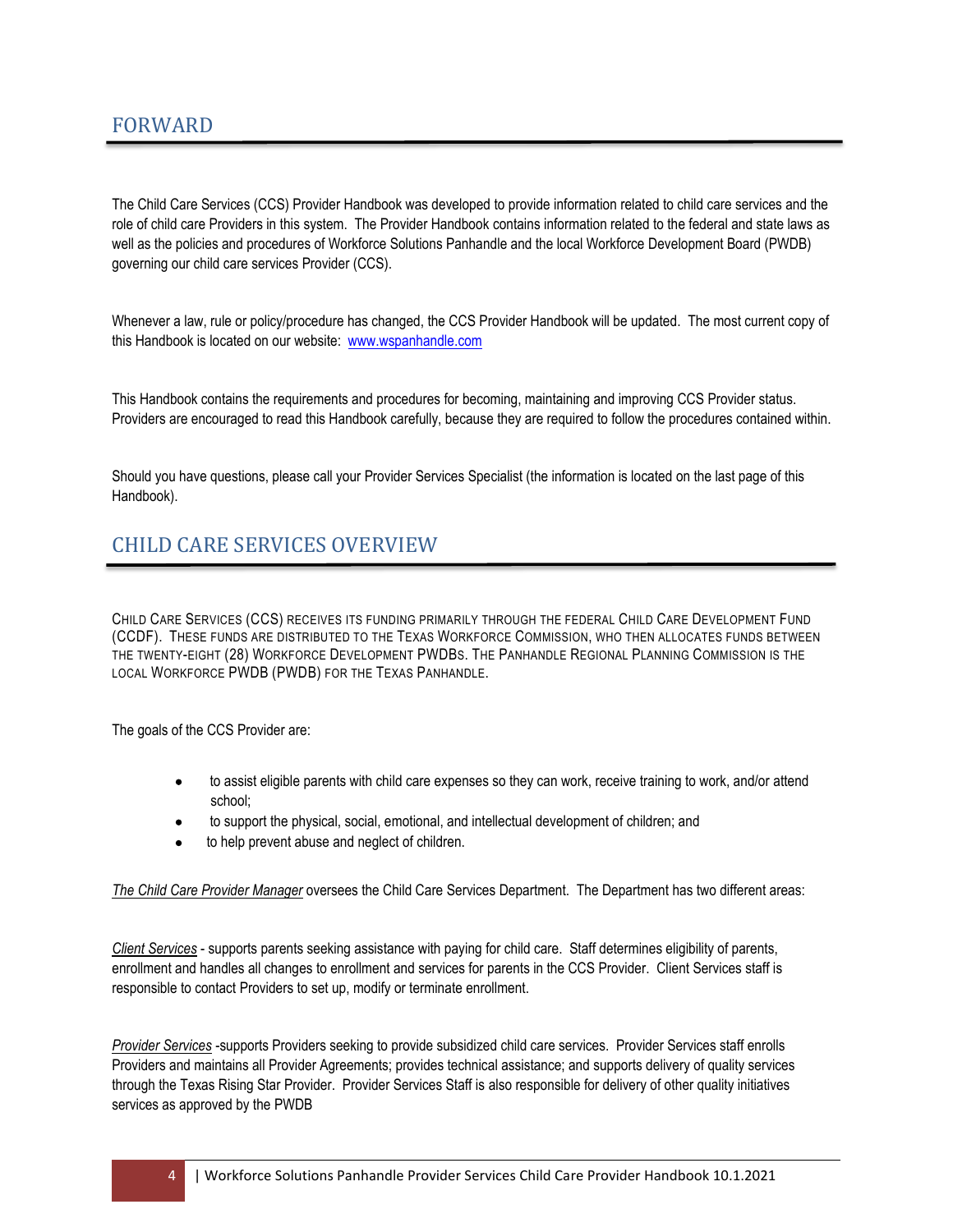# <span id="page-5-0"></span>**CCS Parents**

In general, parents needing assistance with child care expenses should meet the following criteria and complete the application process:

- Have a child younger than 13 years old or younger than 19 years old, if disabled, living in their home, within the PWDB area;
- Have a parent income of less than the locally established limits (see our website for further information)
- Require child care in order to work, train and/or attend school at least 25 hours per week for a single parent or 50 combined hours per week for a two-parent family.

Parents may contact CCS at 806-372-5521 Monday – Friday 8:00a - 5:00p or visit our website a[t https://wspanhandle.com/child](https://wspanhandle.com/child-care/for-parents/)[care/for-parents/](https://wspanhandle.com/child-care/for-parents/) for more information or help in determining their eligibility.

## <span id="page-5-1"></span>**CCS Providers**

CCS partners with community-based child care program, including registered and licensed homes, licensed before and after school program and licensed child care centers that agree to provide subsidized child care in our PWDB area. Providers must have a signed Provider Agreement with Workforce Solutions Panhandle, agree to abide by the terms of the agreement, and follow all procedures outlined in the CCS Provider Handbook (*whether the Provider has CCS children enrolled or not*) in order to provide subsidized child care.

Having a Provider Agreement does not guarantee that a Provider will have children referred by CCS. All CCS referrals are based on parent choice by federal law.

# <span id="page-5-2"></span>BECOMING A CCS PROVIDER

## <span id="page-5-3"></span>**Eligible Providers**

Any licensed or registered child care facility in Texas may apply to become a CCS Provider. The following criteria must be met for a Provider to be eligible to receive CCS funds for providing child care services:

- Have a valid permit, registration or listing (relative care only) from Child Care Regulation (CCR) or
- Be operated and monitored by the United States Military Service.

A Provider licensed in a neighboring state may be eligible to receive CCS funds for providing child care services if the Provider meets all licensing requirements for their state, meet the requirements of their state to serve Child Care and Development Fundsubsidized children, the Provider accepts the PWDB's reimbursement rate and agrees to report to CCS any subsidized child who has five (5) consecutive absences, regardless if the provider knows the reason for the absence or not. The Provider will be subject to monthly monitoring of their licensing status by CCS Provider Services staff.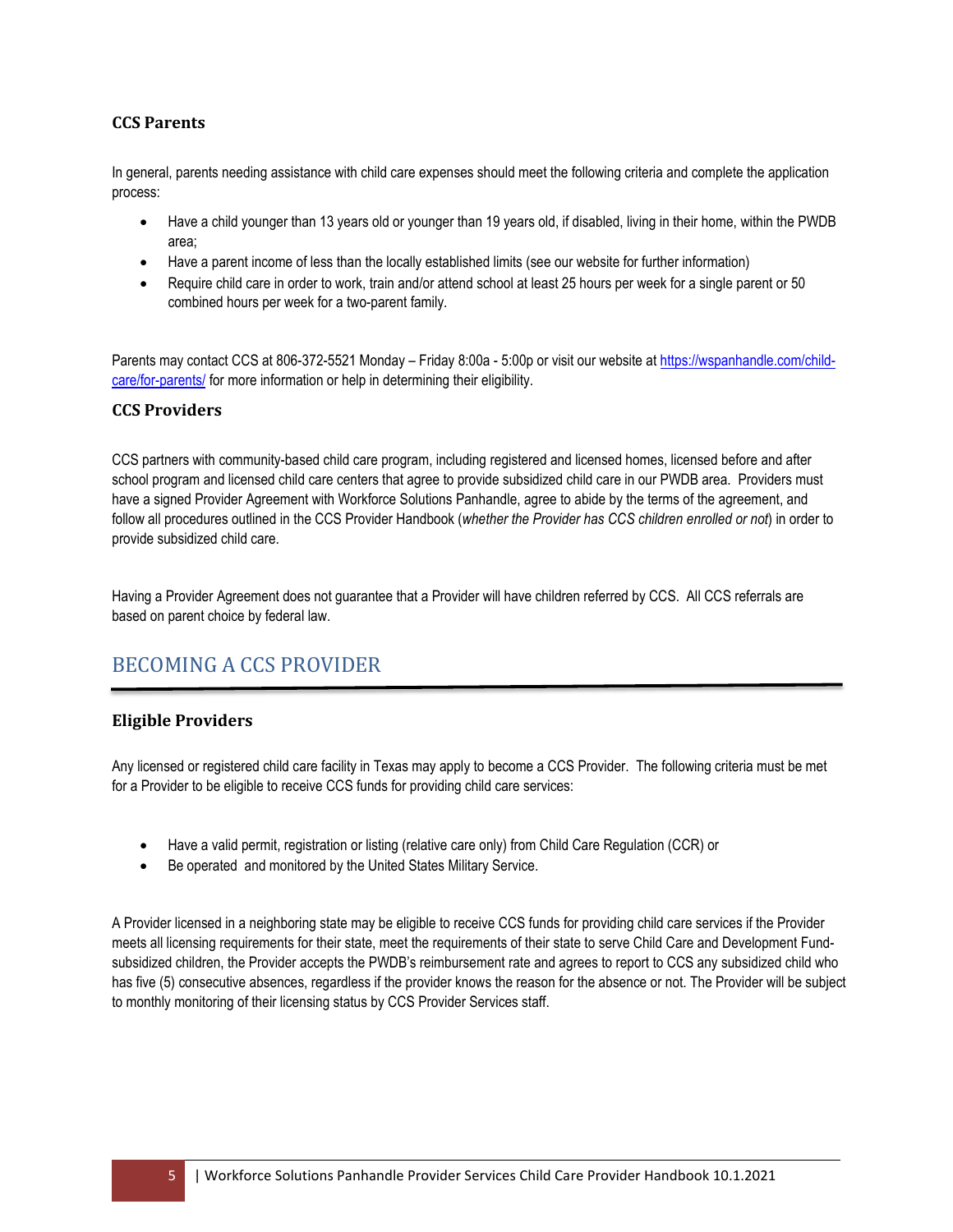# <span id="page-6-0"></span>**Initial Provider Consultation**

Providers interested in becoming a CCS Provider, including Relative Care, contact the Provider Services Lead, Tina Maloney, at 806-350-1719. Providers will be assigned to a CCS Provider Services staff member who will schedule an appointment to meet with a Provider on-site, whenever possible, or virtually if a site visit cannot be conducted. During this meeting, a Provider will have an opportunity to discuss all the requirements as well as ask any questions. The Provider will be asked to submit the required documentation listed below at the conclusion of this meeting. Please allow for 30-45 minutes for this consultation.

# <span id="page-6-1"></span>**The Provider Agreement**

The following documents are required to complete the Provider Agreement (not applicable to Relative Care Providers):

- Published rates you charge to private-pay parents. Documentation of published rates may be from a page in the Provider's Parent Handbook or posted on a flyer or provided on Provider letterhead and signed/dated. The rates must include the amount charged **for each age group you serve** (i.e. infant, toddler, preschool, school age) both full and part-time rates for each group;
- Enrollment/Registration fee and when fees are charged (i.e. annually, quarterly, one time only, if applicable)**;**
- Supply fee and when fee is charged (i.e. annually, quarterly, one time only, if applicable)**;**
- Activity fee and when fee is charged (i.e. annually, quarterly, one time only, if applicable);
- Transportation fee, if Provider offers transportation;
- A copy of your Child Care License Permit, Registration or Listing or documentation that you are operated and monitored by the United States Military Service;
- A list of scheduled days Provider will be closed for the 12-month period beginning the month of the Provider Agreement;
- Direct Deposit Authorization Form with an attached voided check or a letter from your bank with your account information; and
- Completed W-9.

When the Provider Agreement is completed, the Provider's authorized representative's signature and the signature of the CCS Provider Manager are required before the agreement is effective.

Provider Agreements are legal contracts that are valid for five (5) years as long as:

- Provider who is a licensed child care center or home has a CCR full permit: (Providers having initial permits will have six (6) months agreements until a full permit is issued.)
- Providers' CCR license, permit, registration, listing remains current; and
- Providers comply with terms of CCS Provider Agreement.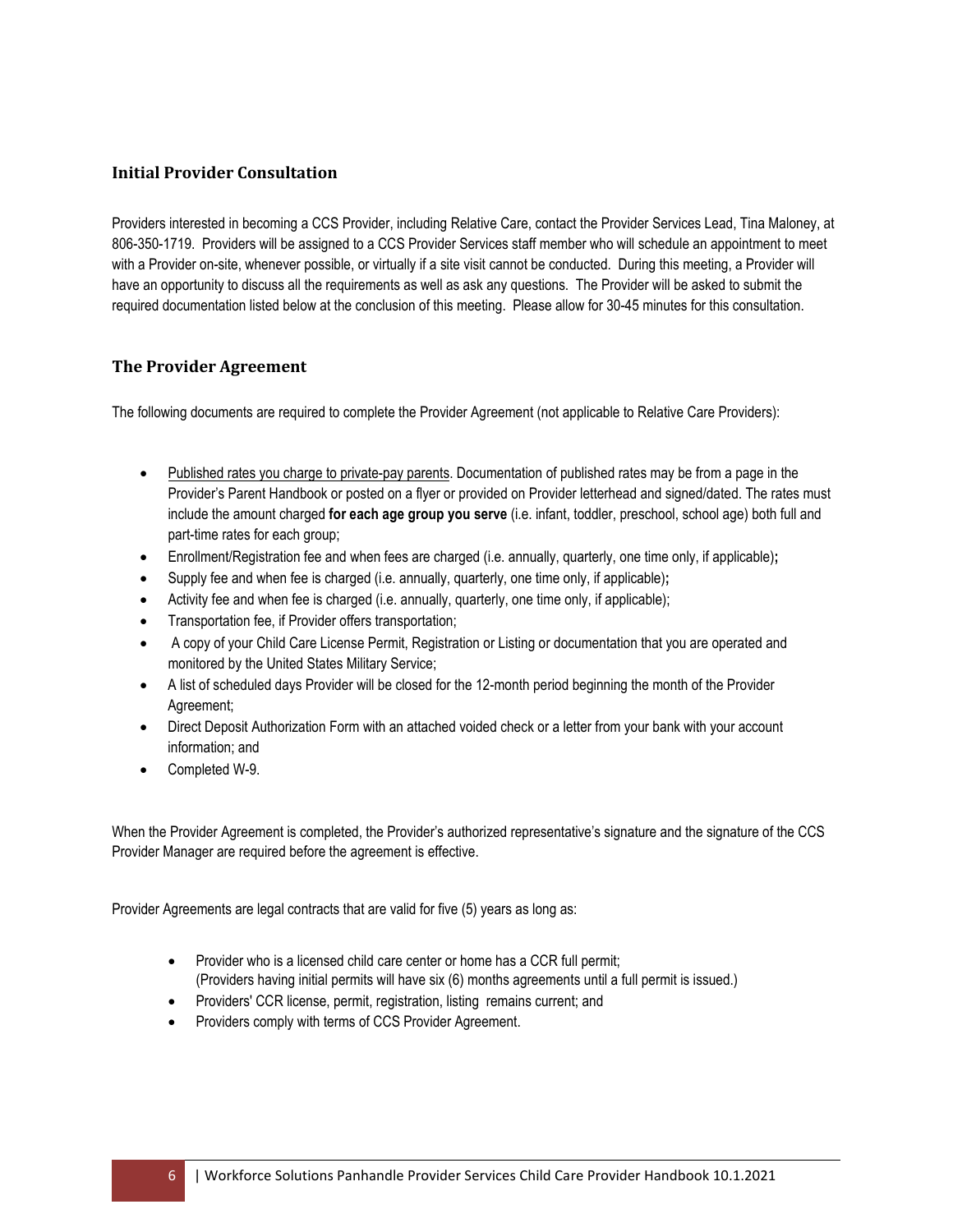*Having a Provider Agreement does not guarantee that a Provider will have children referred by CCS***.** Referrals made by CCS are based on parent choice. Providers must still comply with the terms of CCS Provider Agreement even if they do not have CCS referred children in care.

# <span id="page-7-0"></span>**Renewal of Provider Agreement**

Provider Agreements must be renewed at least once every five (5) years. Provider's scheduled closure days will be updated annually. During this annual update, provider's CCR licensing compliance will also be reviewed.

Provider Agreements will be renewed if the Provider:

- continues to meet all the basic requirements;
- has met the terms of the Provider Agreement;
- has no outstanding Service Improvement Agreements (SIA) issued by CCS; and,
- chooses to renew the Provider Agreement.

<span id="page-7-1"></span>Voluntary Withdraw of Provider Agreement

If a Provider chooses to discontinue providing subsidized child care services, the Provider must give notices to parents and report to CCS immediately, to avoid interruptions in care and minimize the impact on parents and children.

# <span id="page-7-2"></span>PROVIDER REQUIREMENTS

#### <span id="page-7-3"></span>**Providers Requirements**

All CCS Providers must:

- maintain a valid Child Care Regulation permit, registration or listing;
- maintain a current Provider Agreement;
- report to CCS any subsidized child whenever that child has five (5) consecutive absence, regardless if the provider knows the reason for the absence or not;
- comply with applicable Child Care Regulation requirements, including *annual* CCR visits to Registered Child Care Homes;
- collect the Parent Share of Cost from parents, if assessed by CCS, and report to CCS non-payment of Parent Share of Cost within 30 calendar days of the missed payment;
- document and maintain Parent Share of Cost receipts for all CCS parents;
- never refuse to provide services due to non-payment of Parent Share of Cost without terminating child care services;
- never charge CCS parents the difference between the Provider's published rates and the PWDB's Maximum Reimbursement Rates; and
- never charge an enrollment, registration or supply fee to CCS parents.

#### <span id="page-7-4"></span>**Reporting Changes to Provider Agreement**

Changes in the way a facility runs may mean that a Provider Agreement needs to be amended or a new Provider Agreement may be needed. Changes can be submitted through the "Report a Change" form on our website.Changes will not be effective until the Provider's signature has been obtained and returned to the Provider Services Department.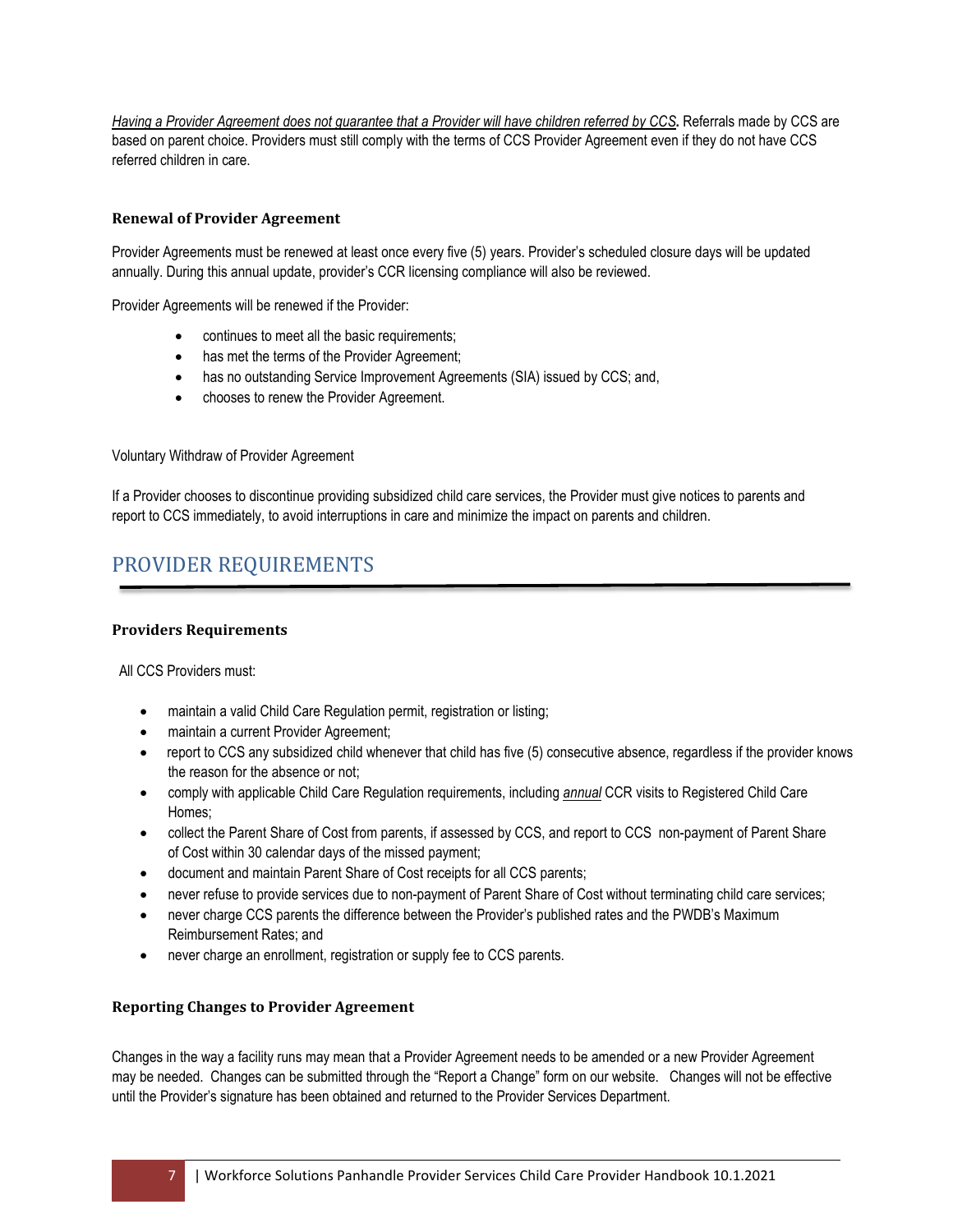#### **Any of the following changes will require an amendment to the Provider Agreement:**

- A change in the facility name**\***
- A move to a different location\*
- A change in governing body or corporate status**\***
- A change in hours of operation**\***
- A change in the ages of children served**\***
- A change in the facility owner's address or phone**\***
- A change in director/administrator**\***
- A change in transportation policies
- A change in facility rates or fees
- A change in holiday schedule (must be submitted to CCS (2wks. in advance of closure)
- A change in the contact person
- A change in person authorized to sign Provider Agreement
- Any other change that may affect the service provided

#### **Any of the following changes will cause termination of the Provider Agreement:**

- A change in facility ownership (CCR will issue a new license/permit which necessitates a new agreement of owner wishes to accept subsidy care)
- Loss of Child Care License, Permit, Registration, or Listing.
- Serious noncompliance with, seriously deficient in or debarred from another State or Federal Provider.
- If the Commission or PWDB finds that a Provider has committed fraud.

Failure to report any of the changes to CCS Provider Services can result in corrective action by CCS Provider Services. *Note: Changes listed with an (\*) must be approved by Child Care Regulation before changes can be made to the Provider Agreement.*

#### <span id="page-8-0"></span>**Reporting Suspected Child Abuse or Neglect**

Everyone in Texas is required by law to report suspected child abuse or neglect. If the suspected abuse or neglect happens while the child is in care with a Provider, Child Care Regulation or a local or state law enforcement agency must be notified. CCS Provider Services staff will notify CCR if they receive a complaint against a Provider. If a Provider suspects abuse or neglect is happening to a child away from the facility, the individual who suspects the abuse or neglect must immediately report the suspicion to DFPS Child Protective Services.

# <span id="page-8-1"></span>**ENROLLMENT OF CCS CHILDREN**

## <span id="page-8-2"></span>**Enrollment Process**

CCS parents may choose any Provider on our Provider List that meets their needs. When parents have selected a Provider, CCS-Client Staff will:

- Contact the Provider to ensure space is available for the age of the child and the days and hours of care authorized;
- Verbally authorize care to start on a specific date; and
- Send the Provider a Form 2450 *Authorization for Child Care Enrollment through the provider's WSP portal address.*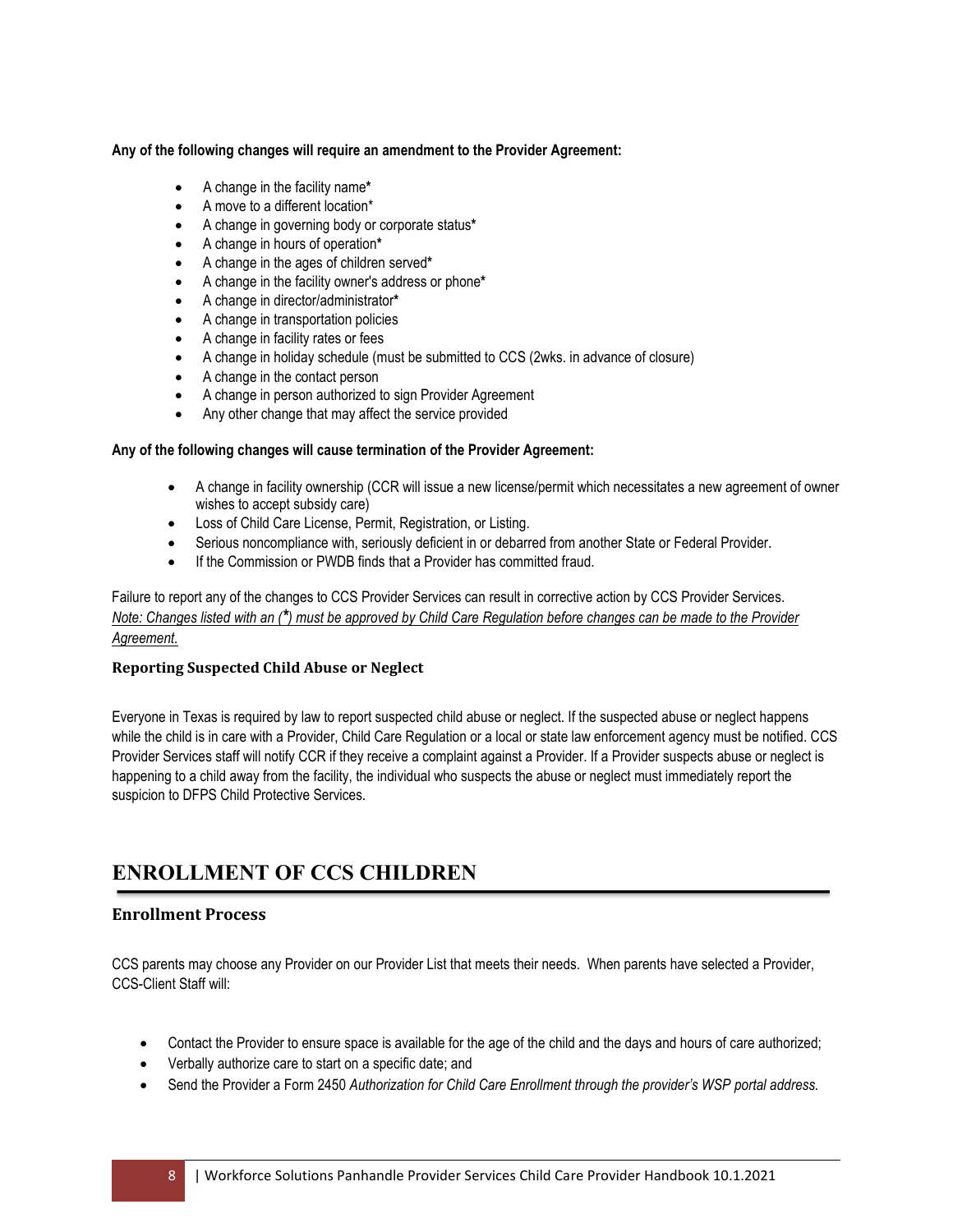Form 2450 tells the Provider:

- The date child care is to begin;
- The amount of the parent share of cost;
- The case number (TID) and child's name and date of birth
- The days and hours of care authorized; and
- Transportation authorization, when applicable.

It is the responsibility of the Provider to only accept CCS referrals that:

- are within the age range the Provider is licensed to serve;
- are the ages covered by the Provider Agreement; and
- does not put the Provider over its Child Care Regulation licensed capacity.

Providers may set a limit to the number of CCS children they will accept; however, Providers may not deny a CCS referral based on the parent's income status, receipt of public assistance, or the child's protective services status.

Providers must not accept a child unless CCS Client Services staff has called the Provider to authorize enrollment. Even if a CPS caseworker refers the child, the Provider still must have CCS Client Services staff authorization before accepting the child. The Provider will not be paid for care provided before CCS authorization.

# <span id="page-9-0"></span>**Termination of Enrollment**

*CCS may terminate* care of an authorized enrollment for the following reasons:

- A parent has a change of income that results in parent income exceeding 85% SMI;
- A permanent cessation of work, training, or education and three months of continuing care has been provided;
- A child has more than 40 unexplained absences within a 12-month eligibility period;
- A parent fails to pay the Parent Share of Cost (PSOC) within a 12-month eligibility period, and Provider reports non-payment to CCS within 30 calendar days of the payment due date;
- After thirty (30) calendar days when a parent cannot be reached after repeated contact attempts, is not communicating with the Provider or bringing the child to care;
- Eligibility was fraudulently determined; or
- A parent requests to voluntarily terminate care.

*Providers may terminate* care of an authorized enrollment only if they have reasonable cause, such as:

- the parent refuses to provide an immunization record;
- the parent continually verbally abuses Provider staff;
- the parent fails to pay their Parent Share of Cost;
- the parent does not follow Provider's handbook, including the Provider's attendance policy; or
- the parent does not follow any other of the Provider's written policies, unless the Provider's policy is in conflict with CCS or PWDB policies.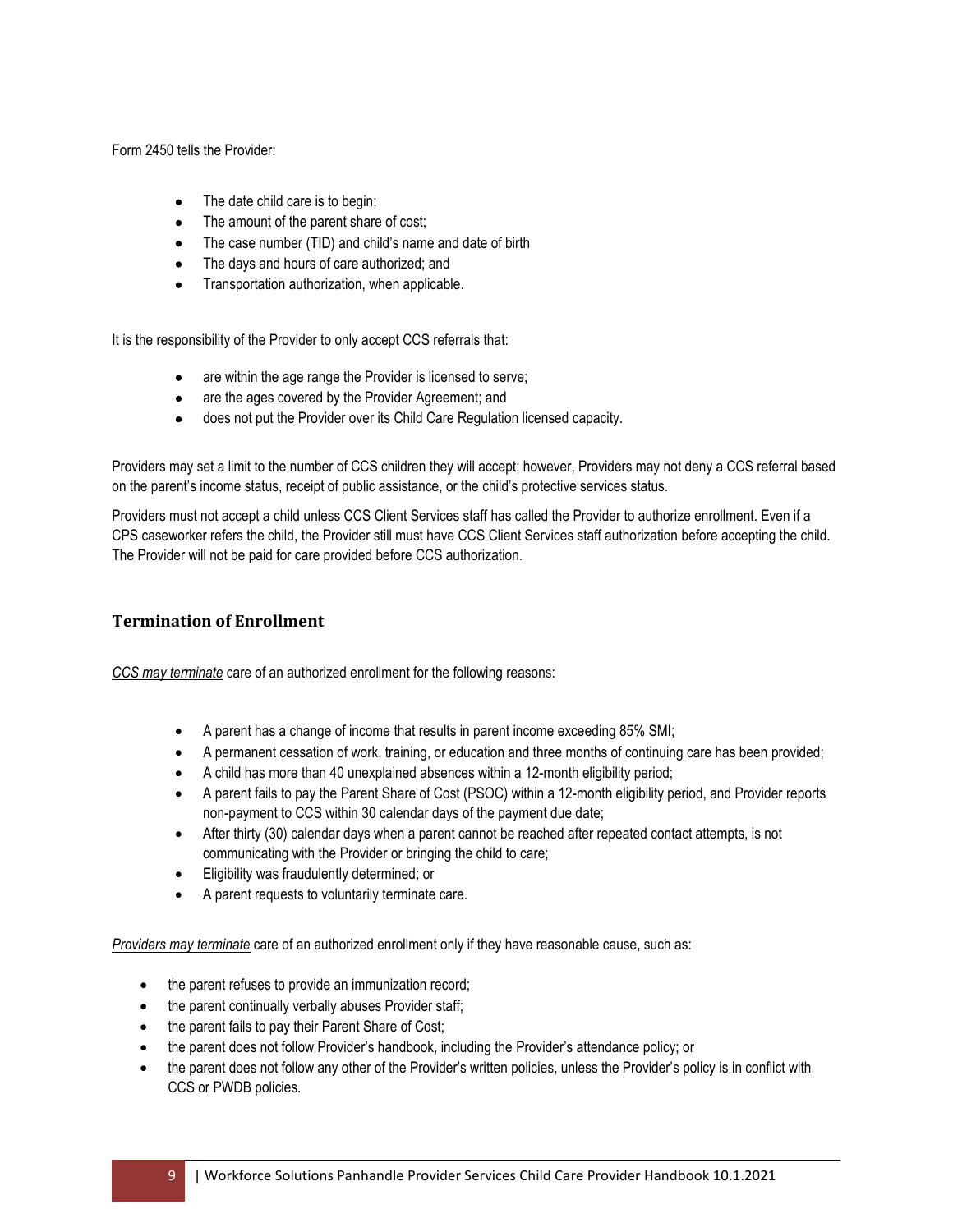Providers must submit a "Provider Termination of Services Request" form via the WSP portal *immediately* to terminate care.

*Parents may terminate* enrollment at any time.

When a child is withdrawn from care by the parent, the parent AND the Provider are required to notify CCS *immediately* to report the final day of care. The last day the child is physically present will be considered the final day of care if notification from the Provider and/or parent was not received.

#### <span id="page-10-0"></span>**Enrollment During Court-Ordered Visits**

A child who is required by a court-ordered custody or visitation arrangement to leave a Provider's care is permitted to continue receiving child care by the same Provider upon return from the court-ordered custody or visitation arrangement. The parent is still responsible for their share of cost during this time period.

#### **The Americans with Disabilities ACT and Enrollment**

The Americans with Disabilities Act (ADA) of 1990 protects children with disabilities and requires child care Providers to serve children with disabilities if reasonable accommodations can be made. CCS Provider Services staff works closely with Providers who care for children with disabilities, offering assistance, such as, writing inclusion plans, observing, and providing technical assistance in the classroom.

Providers cannot charge parents for the cost of making such accommodations available. *If a CCS Provider refuses to provide care to children with disabilities, they must be prepared to justify their enrollment decisions if challenged. A Provider must document in writing any efforts to provide for a child's needs and show why they were not successful or readily achievable***.**

## <span id="page-10-1"></span>**Confidentiality for Children with Disabilities**

All information Providers have about children with disabilities is confidential. Information about children with disabilities cannot be given to anyone, either in writing or verbally, without permission from the parent. Caregivers must not share confidential information with:

- Caregiver staff who do not work with the children with disabilities;
- Other Providers;
- Other parents; and
- **Visitors**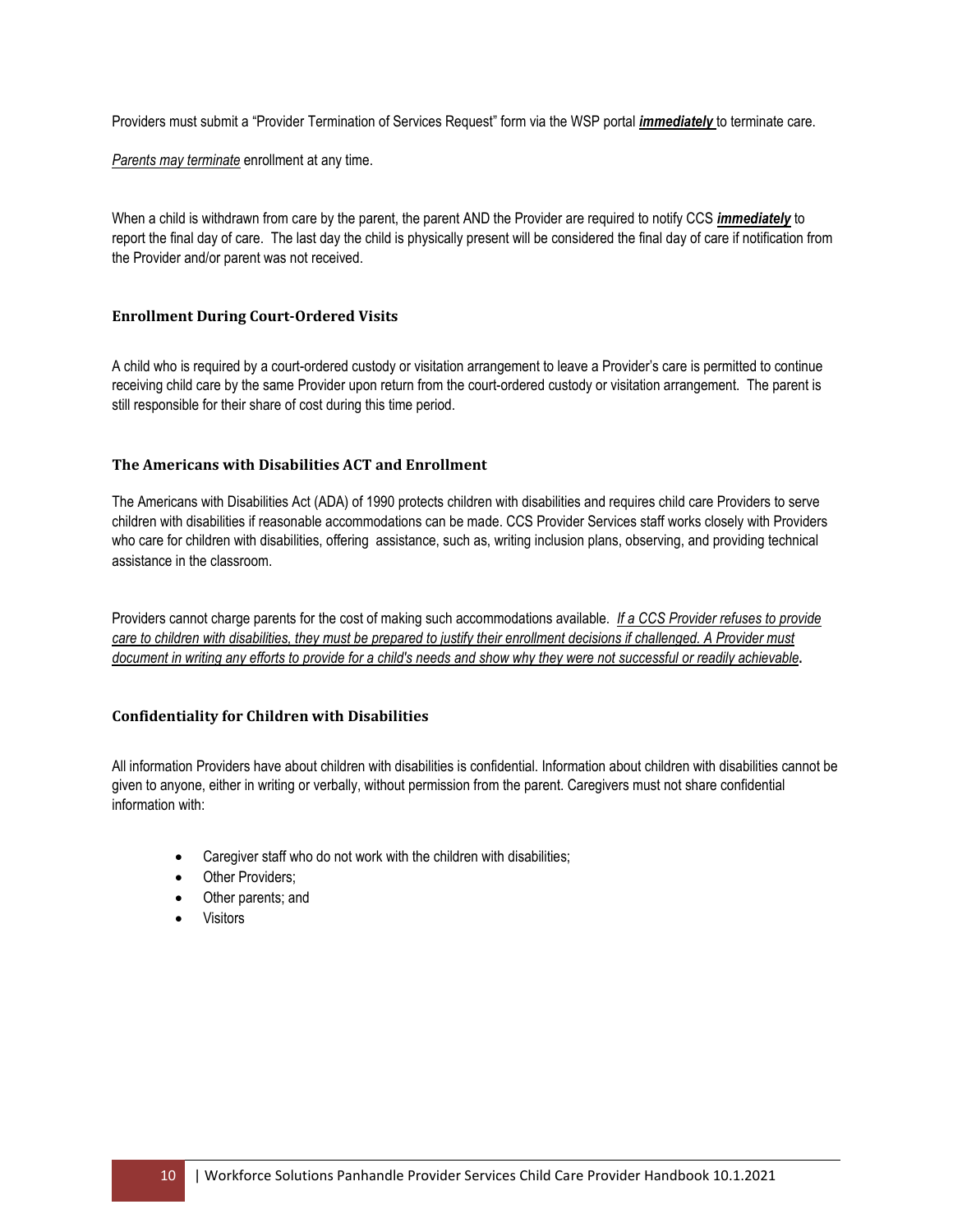# <span id="page-11-0"></span>RELATIVE CARE PROVIDERS

## <span id="page-11-1"></span>**Eligibility Requirements**

A relative, 18 years of age or older, may be eligible to receive payment for providing subsidized care of a child if related by blood relationship, marriage or court decree, in one of the following ways

- The child's grandparent
- The child's great-grandparent
- The child's aunt
- The child's uncle
- The child's sibling if the sibling does not live in the same household as the CCS child

There are two steps to becoming a CCS Relative Care Provider—Obtaining a Listed Home Permit from Child Care Regulation (CCR) and completing the Relative Care Provider Agreement paperwork.

#### <span id="page-11-2"></span>**Requesting a Listed Permit from Child Care Regulation**

The relative must obtain a Listed Home Permit from Child Care Regulation (a separate entity from Workforce Solutions Panhandle Child Care Services). The Listed Home address **must** be the address where the CCS-eligible child will receive child care.

To request a Listed Home Permit with Child Care Regulation, the relative must complete the following:

- Listing Request Form 2986 (available in English and Spanish) \$20 application
- Request for Criminal History and Central Registry Check, Form 2971 (available in English and Spanish) -\$2 for each background check requested (criminal background checks are required for individuals who regularly or frequently work or live in the home and are 14 years of age or turning 14 years old and older)
- Listed Family Home Fee Schedule, Form 3008

These forms are found and completed electronically on the Child Care Regulation website at For instructions on how to complete these forms, [https://hhs.texas.gov/doing-business-hhs/Provider-portals/protective-services-Providers/child-care](https://hhs.texas.gov/doing-business-hhs/provider-portals/protective-services-providers/child-care-licensing/become-a-child-care-home-provider/child-care-home-provider-application-forms)[licensing/become-a-child-care-home-Provider/child-care-home-Provider-application-forms](https://hhs.texas.gov/doing-business-hhs/provider-portals/protective-services-providers/child-care-licensing/become-a-child-care-home-provider/child-care-home-provider-application-forms)c Interested applicants can request the hard copy forms and instructions from CCS Providers Services by calling at 806-372-5521 Monday – Friday 8:00a - 5:00p.

*The Listing Request Form* 2986, Request for Criminal History and Central Registry Check, Form 2971 must be submitted to:

Child Care Regulation 3521 S.W. 15th St. Amarillo, TX 79102

Applicants are also encouraged to send *a copy of the Listed Family Home Fee Schedule Form 3008 and a copy of your payment* along with the three forms needed.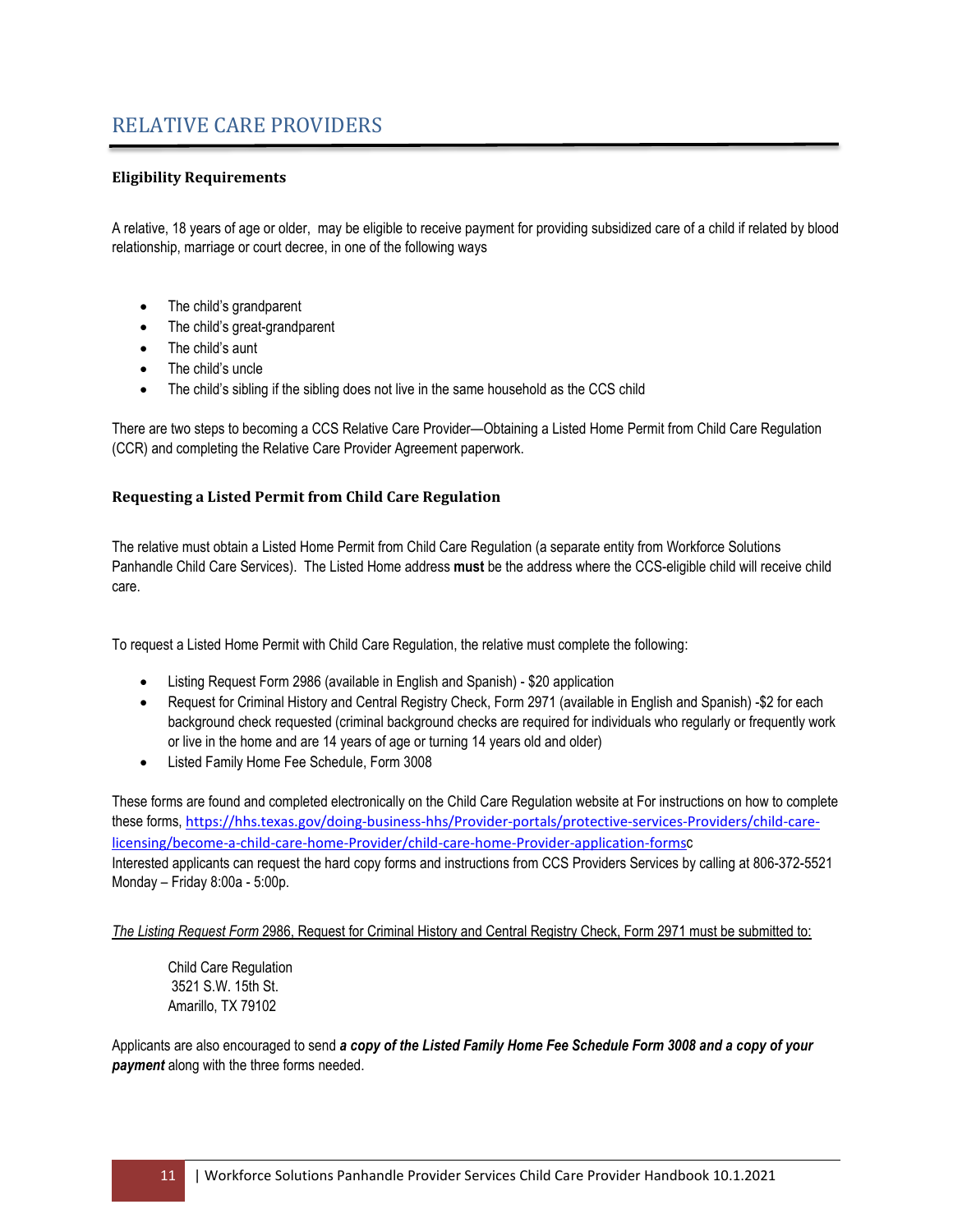#### *The Listed Family Home Fee Schedule, Form 3008 must be submitted to:*

Texas Health and Human Services Commission --Accounts Receivable P.O. Box 149055 Austin, Texas 78714-9055

Applicants must fill out the forms completely. CCR will return incomplete forms to the applicant, which will delay the listing process. The process without delays can take up to 45 days to complete.

#### <span id="page-12-0"></span>**When Applicant Obtains a Listed Home Permit**

Once listed with DFPS, you will be required to comply with DFPS rules and all provisions of Chapter 42 of the Texas Human Resources Code (the child care regulation law) that apply to listed family homes. As a listed family home, you must be aware of and comply with the DFPS requirements for listed family homes outlined in this document.

#### *The following caregivers are required to list with DFPS*

An individual at least 18 years old who provides care for compensation for three or fewer children, aged birth through 13 years, who are unrelated to the caregiver. The care is provided for at least four hours a day, three or more days a week, for three or more consecutive weeks or four hours a day for 40 or more in a 12-month period. *(Note: CCS only allows Provider Agreements with Listed Providers if they are providing Relative Care only.)*

#### *Total number of children in care*

The total number of children in care, including children related to the caregiver, may not exceed 12\*. A caregiver who is subject to regulation as a listed family home and wishes to care for any unrelated children is required to get an FBI fingerprint check for themselves and anyone else that is required to have a background check. A caregiver who is subject to regulation as a listed family home who wishes to care for more than three children unrelated to the caregiver must instead become a registered child care home.

#### *\*Note: Your Local Workforce Development Board may have a local policy limiting the number of subsidized children you can care for.*

#### *Annual Fee Renewal*

You are required to pay an annual fee of \$20. DFPS will notify you when your annual fee is due. Failure to pay the annual fee will result in revocation of the listing permit and you will not be allowed to receive a subsidy for providing child care services.

#### *Background Check Requirements*

You must continue to submit background check information, using the Request for Criminal History and Central Registry Check, Form 2971, for the following:

- Individuals who regularly or frequently work or live in the home and are turning 14 years of age; and
- New individuals regularly or frequently working or living in the home.

Background check information for these individuals must be submitted within two business days after the individual turns 14 years of age or is newly present in the home.

You must resubmit background check requests for all individuals once every 24 months after you first submit an individual's name to DFPS.DFPS Requirements for Listed Family Homes Child Care Services Guide Appendix J-104 (3/2017) 2 There is a \$2.00 fee for each background check requested. Send completed Listing Family Home Fee Schedule, Form 3008, with payment to the address listed on the form.

There is a \$2.00 fee for each background check requested. Send completed Listing Family Home Fee Schedule, Form 3008, with payment to the address listed on the form

*Required Notification to DFPS -* You are required to notify DFPS if you move or close your family home.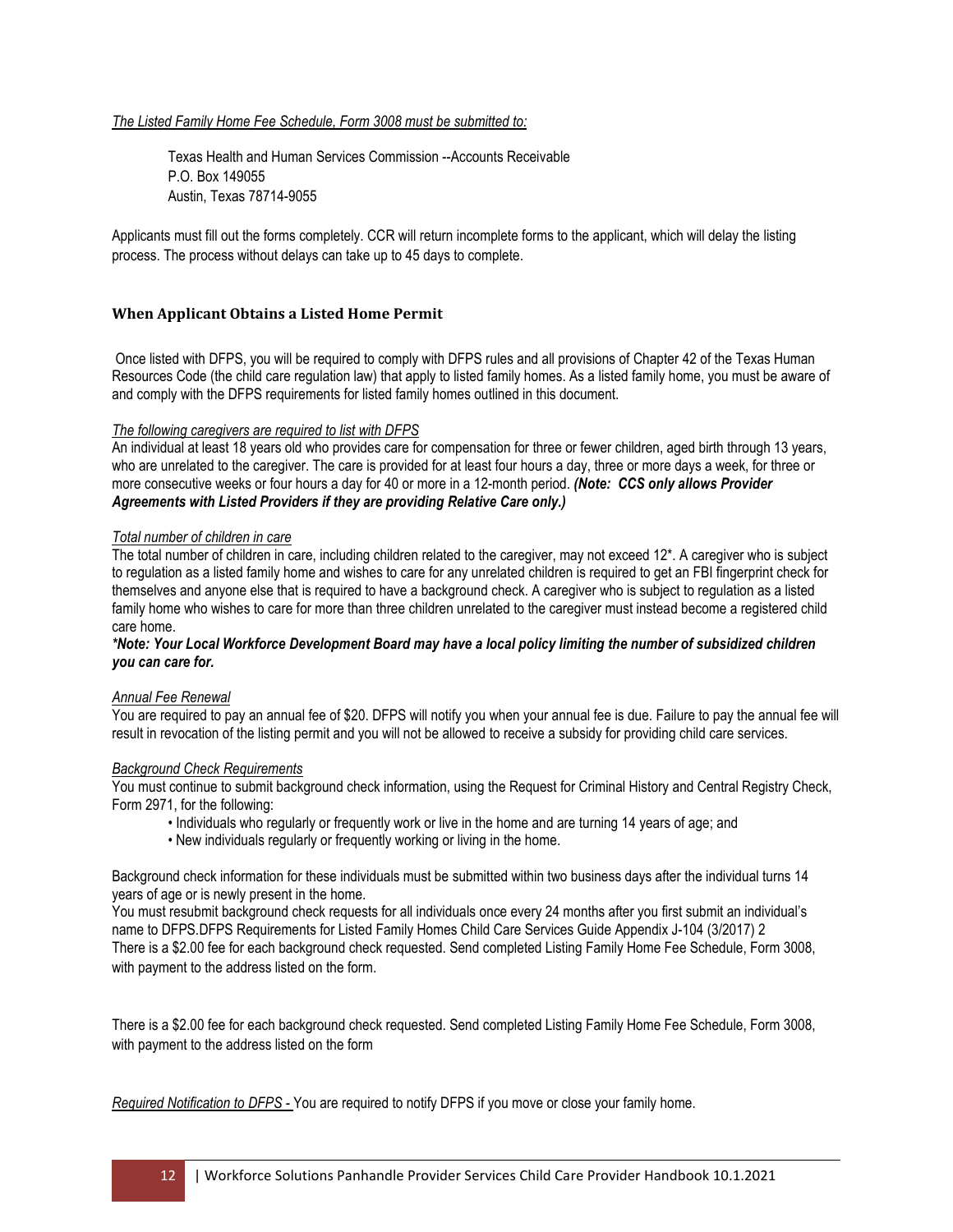#### <span id="page-13-0"></span>**CCS Relative Care Application Process**

The Relative Care Applicant must contact CCS Provider Services within (3) business days after the CCR Listed Home Permit has been received. Applicant must pick up a Relative Care Application packet from Workforce Solutions Panhandle or request a copy be emailed. Emailed packets must be printed and completed by the applicant.

The applicant must complete the Relative Care Application packet, include the following documents and return the packet to Workforce Solutions Panhandle within (5) business days of the receipt of the packet:

- Copy of relative applicant's Social Security card
- Copy of current state-issued ID with applicant's signature
- Copy of the CCR Listed Home Permit letter
- Proof of physical address (can be any **one** of the following)
	- o Rent receipt showing current address
	- o Current lease agreement
	- o Current mortgage statement
	- o Current utility bill
	- o Current public assistance/social services records
	- o Texas Driver's License if it lists current address
	- o Pay stub if the address is included
	- o Section 8 award letter
- Banking Information (voided check or official bank letter verifying account name, account # and routing #)

Once the Relative Care Application packet has been reviewed by CCS Provider Services staff, applicant will be notified of the status of the application. When the application is approved the applicant will be authorized to begin providing subsidized child care to the Provider.

Relative Care Providers are bound by the applicable requirements listed in this Handbook, including collection and record keeping related the Parent Share of Cost.

Relative Care Providers are not paid for any days that care was not provided and/or attendance was not reported by Relative Care Provider through the Website Portal, including any scheduled closure or emergency closure dates.

Relative Care Providers must be available during hours of care for unscheduled home visits by CCS Provider Staff. Relative Care Provider Agreements are subject to termination after three unsuccessful home visit attempts by CCS Provider staff.

Relative Care Provider Agreements are valid for one year and may be renewed only when CCS-eligible children, related as required by law are still eligible for and requesting relative care.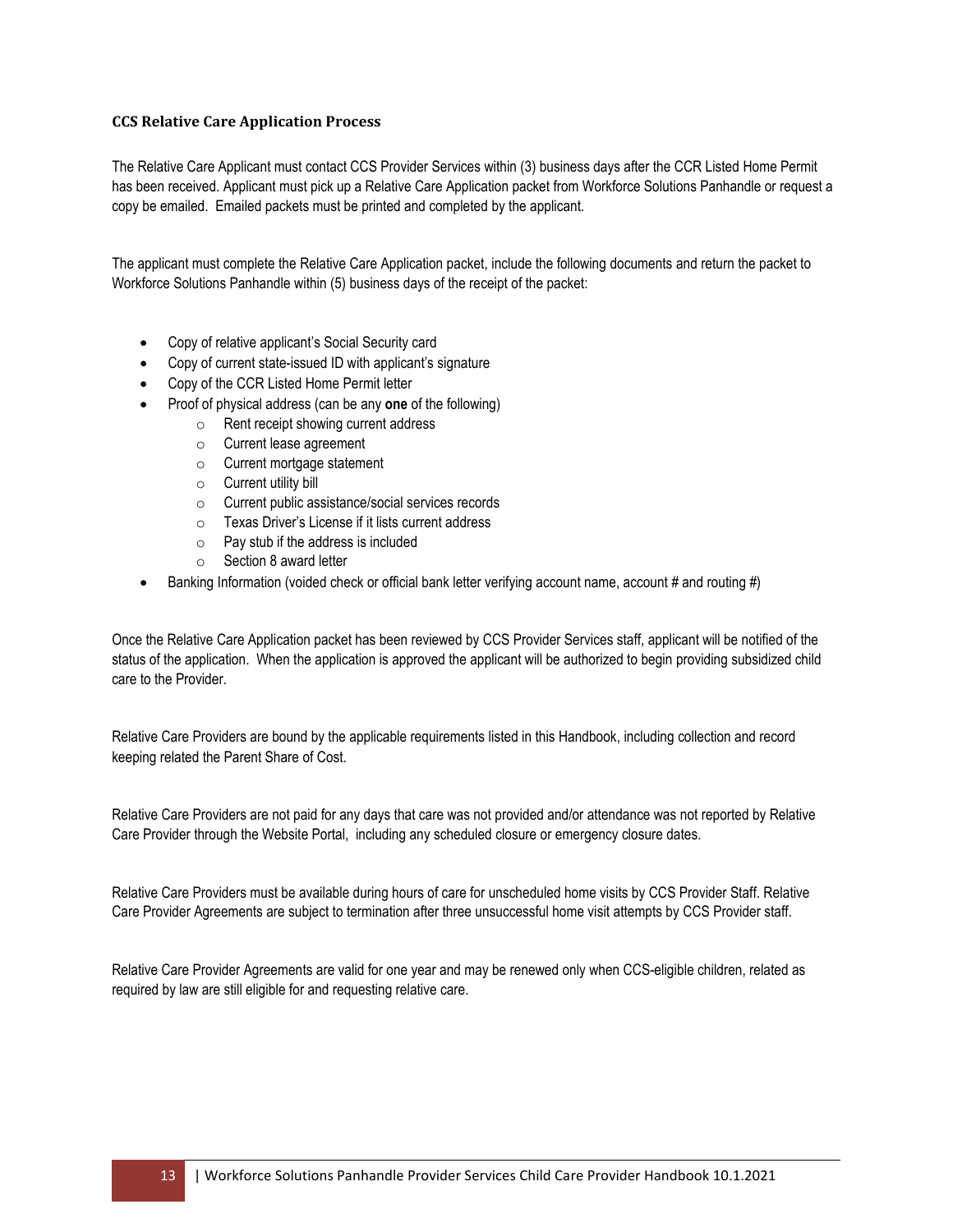# <span id="page-14-0"></span>PROVIDERS REPORTING ATTENDANCE OR ABSENCES

Providers are authorized to report attendance and absences as follows:

•*Relative care Providers ONLY must report daily attendance each week*  Relative Care Provides can only report attendance during the current week the reporting is authorized. The week begins at 12:00a on Sunday and ends at 11:59p on Saturday. The report can be found through your Workforce Solutions Panhandle portal at <https://wspanhandle.com/PagesWSP/ForChildCare/forms/RelativeCareAttendanceyReport/>

Relative Care Providers who do not submit a report, are not reimbursed for care.

• All providers will report anytime a child has been absent **five (5) consecutive days** The report can be found through the Workforce Solutions Panhandle portal at <https://portal.wspanhandle.com/5-day-absence-report/> Providers are required to report within TWO calendar days of the child's fifth absence.

•When a PG2 (DFPS/CPS) child has not attended the first three days of their enrollment. Providers will report these absences through our website portal at <https://portal.wspanhandle.com/5-day-absence-report/>

<span id="page-14-1"></span>Repeated failure to report these absences can result in corrective action by CCS Provider Services.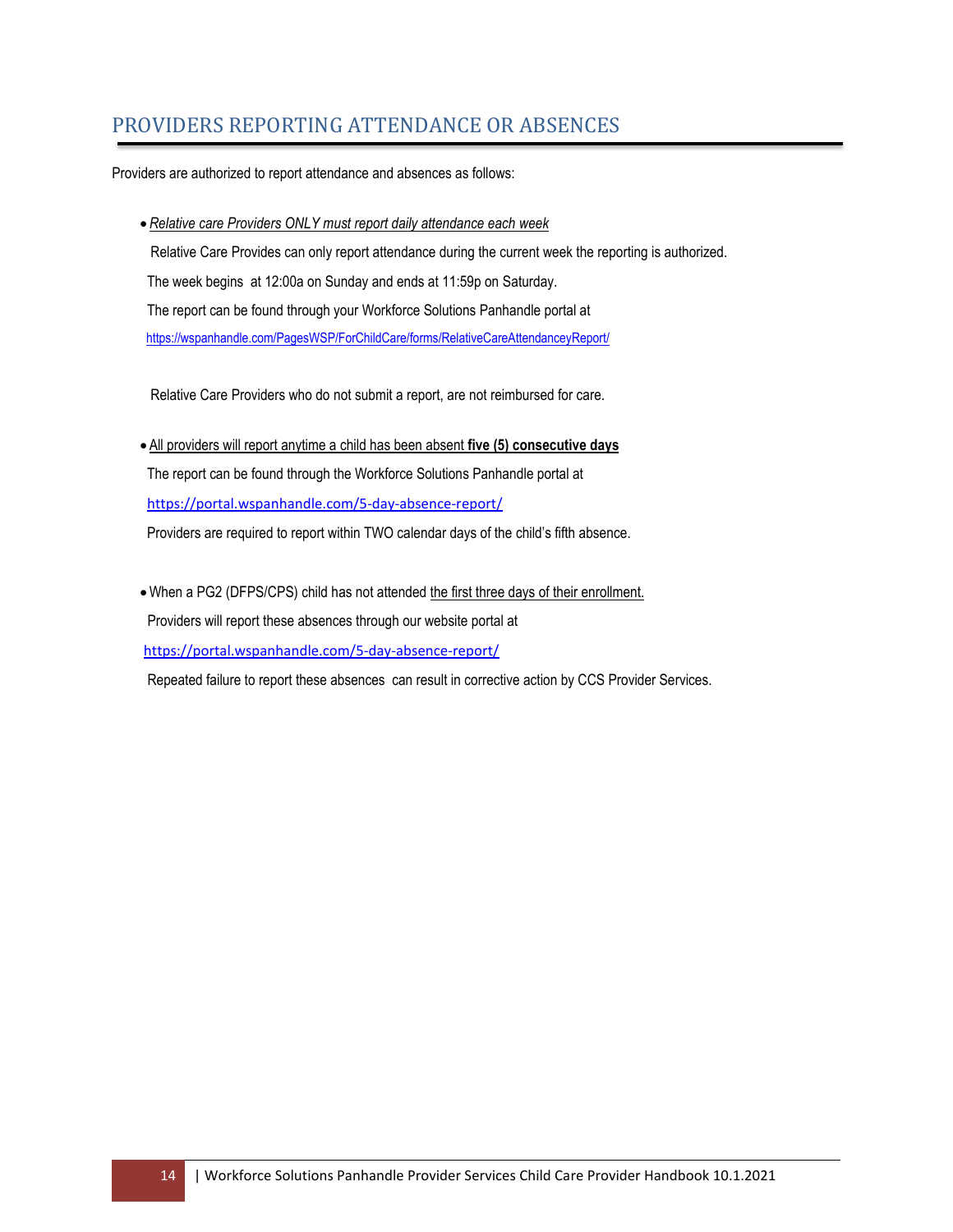# PROVIDER REIMBURSEMENT

Panhandle Workforce Development PWDB (PWDB) sets the maximum rates that Providers can be reimbursed for services to CCS-referred children according to federal and state laws and regulation and TWC child care services provider state plans that have been approved by the federal government.

## <span id="page-15-0"></span>**Maximum Reimbursement Rates**

Maximum reimbursement rates are based on the following:

- The type of child care facility, such as LCCC (Licensed Center), LCCH (Licensed Home); RCCH (Registered Home); or Relative Care
- The ages of the children served and the care authorized (Full-time or Part-time);
- The provider's Texas Rising Star (TRS) certification level, when applicable;
- The Provider's participation on Texas School Ready Provider (TSR), when applicable;
- Whether additional adult help is needed for children with disabilities; and
- TWC annual funds available for child care assistance and associated performance measures prescribed.

## <span id="page-15-2"></span><span id="page-15-1"></span>**Age Groups for Reimbursement**

The age groups for CCS reimbursement are as follows:

- Infants (0-17 months)
- Toddlers (18-35 months)
- Preschool (36 71 months)
- School age (72 months and older)

#### <span id="page-15-3"></span>**Full-time, Part-time and Blended Care**

Full time care is six (6) – twelve (12) hours of care provided in a twenty-four (24) hour period.

Part time care is less than six (6) hours of care provided in a twenty-four (24) hour period.

Blended care is provided to children that need part time child care five (5) days a week during the school year and full-time care on school holidays and summer. The blended rate combines the full and part time rates over the school year. The formula for the blended rate is (full time rate x 30 days) + (part time rate x175 days) divided by 205 days.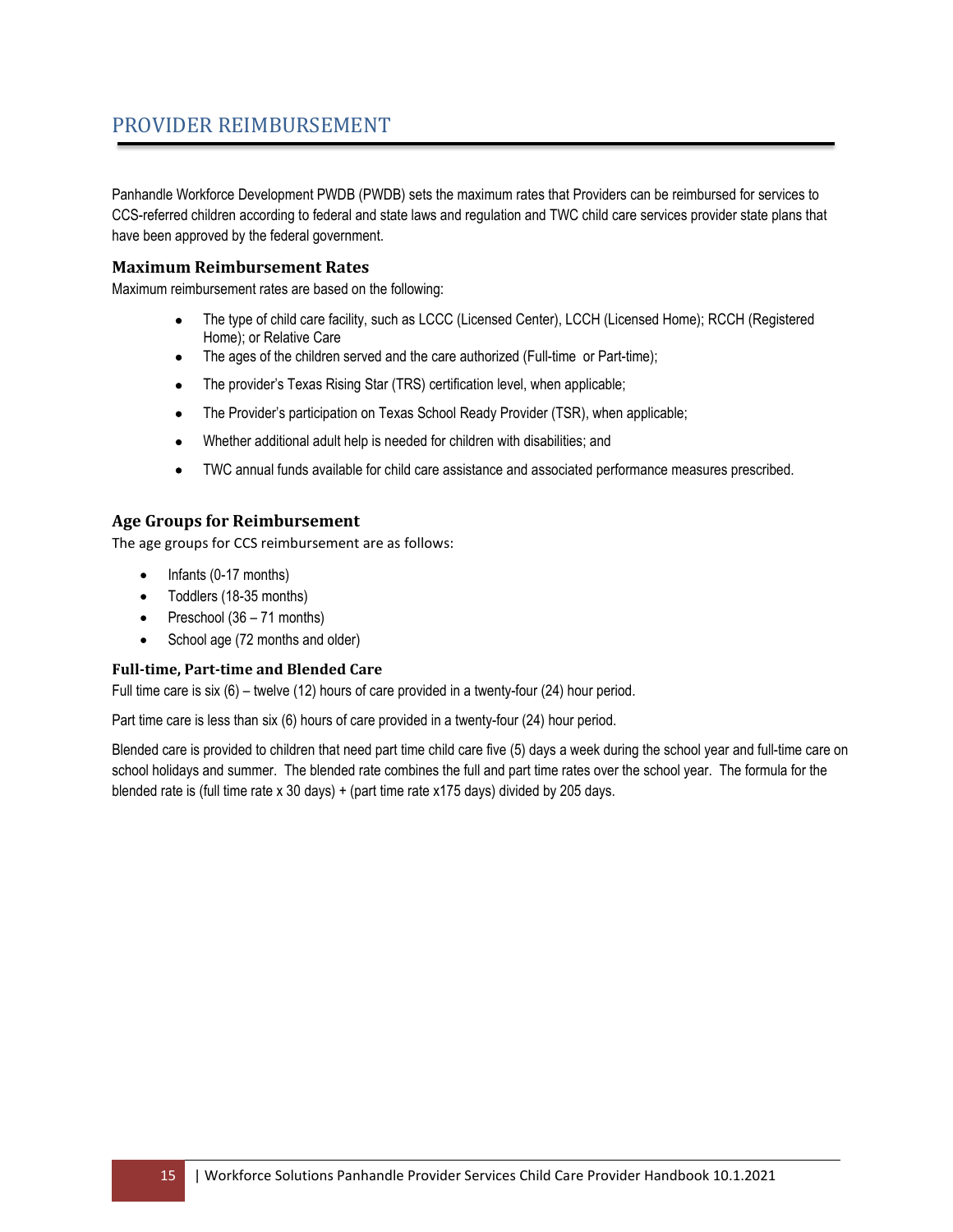#### **PWDB Maximum Reimbursement Rates effective October 1, 2021**

**KEY**: LCCH = Licensed Child Care Center;

LCCH = Licensed Child Care Home;

RCCH = Registered Child Care Home;

Relative = Relative Care Provider

Reg = Regular childcare without any additional quality certification;

TRS = Texas Rising Star;

TSR Texas School Ready Certified (enhanced rate applies to Preschool rates only; the regular rates apply all other ages)

| Provider        | Quality    | Infant          | Infant       | <b>Toddler</b>  | <b>Toddler</b> | Preschool       | Preschool | <b>School</b>   | <b>School</b> |
|-----------------|------------|-----------------|--------------|-----------------|----------------|-----------------|-----------|-----------------|---------------|
| <b>Type</b>     | Rating     | <b>Fulltime</b> | Part<br>time | <b>Fulltime</b> | Part time      | <b>Fulltime</b> | Part time | <b>Fulltime</b> | Part<br>time  |
| <b>LCCC</b>     | Reg        | \$34.40         | \$30.60      | \$30.80         | \$27.20        | \$27.80         | \$21.40   | \$26.20         | \$19.60       |
| <b>LCCC</b>     | TRS2       | \$36.12         | \$32.13      | \$32.34         | \$28.56        | \$29.19         | \$22.47   | \$27.51         | \$20.58       |
| <b>LCCC</b>     | TRS3       | \$37.08         | \$33.30      | \$32.96         | \$29.52        | \$29.75         | \$23.40   | \$28.08         | \$21.42       |
| <b>LCCC</b>     | TRS4       | \$41.20         | \$37.00      | \$36.60         | \$32.80        | \$33.00         | \$26.00   | \$31.20         | \$23.80       |
| <b>LCCC</b>     | <b>TSR</b> | \$34.40         | \$30.60      | \$30.80         | \$27.20        | \$29.19         | \$22.47   | \$26.20         | \$19.60       |
| <b>LCCH</b>     | Reg        | \$30.40         | \$27.20      | \$27.80         | \$24.80        | \$25.80         | \$21.20   | \$23.00         | \$19.60       |
| <b>LCCH</b>     | TRS2       | \$31.92         | \$28.56      | \$29.19         | \$26.04        | \$27.09         | \$22.26   | \$24.15         | \$20.58       |
| <b>LCCH</b>     | TRS3       | \$32.94         | \$29.88      | \$30.06         | \$27.00        | \$27.72         | \$23.04   | \$25.02         | \$21.60       |
| <b>LCCH</b>     | TRS4       | \$36.60         | \$33.20      | \$33.40         | \$30.00        | \$30.80         | \$25.60   | \$27.80         | \$24.00       |
| <b>LCCH</b>     | <b>TSR</b> | \$30.40         | \$27.20      | \$27.80         | \$24.80        | \$27.09         | \$22.26   | \$23.00         | \$19.60       |
| <b>RCCH</b>     | <b>Reg</b> | \$29.00         | \$25.40      | \$26.60         | \$22.60        | \$23.60         | \$18.60   | \$20.40         | \$16.60       |
| <b>RCCH</b>     | TRS2       | \$30.45         | \$26.67      | \$27.93         | \$23.73        | \$24.78         | \$19.53   | \$21.42         | \$17.43       |
| <b>RCCH</b>     | TRS3       | \$31.68         | \$28.08      | \$28.80         | \$24.84        | \$25.56         | \$20.70   | \$22.50         | \$18.72       |
| <b>RCCH</b>     | TRS4       | \$35.20         | \$31.20      | \$32.00         | \$27.60        | \$28.40         | \$23.00   | \$25.00         | \$20.80       |
| <b>RCCH</b>     | <b>TSR</b> | \$29.00         | \$25.40      | \$26.60         | \$22.60        | \$24.78         | \$19.53   | \$20.40         | \$16.60       |
| <b>Relative</b> | <b>Reg</b> | \$11.50         | \$10.25      | \$10.00         | \$7.90         | \$10.00         | \$7.75    | \$9.75          | \$8.25        |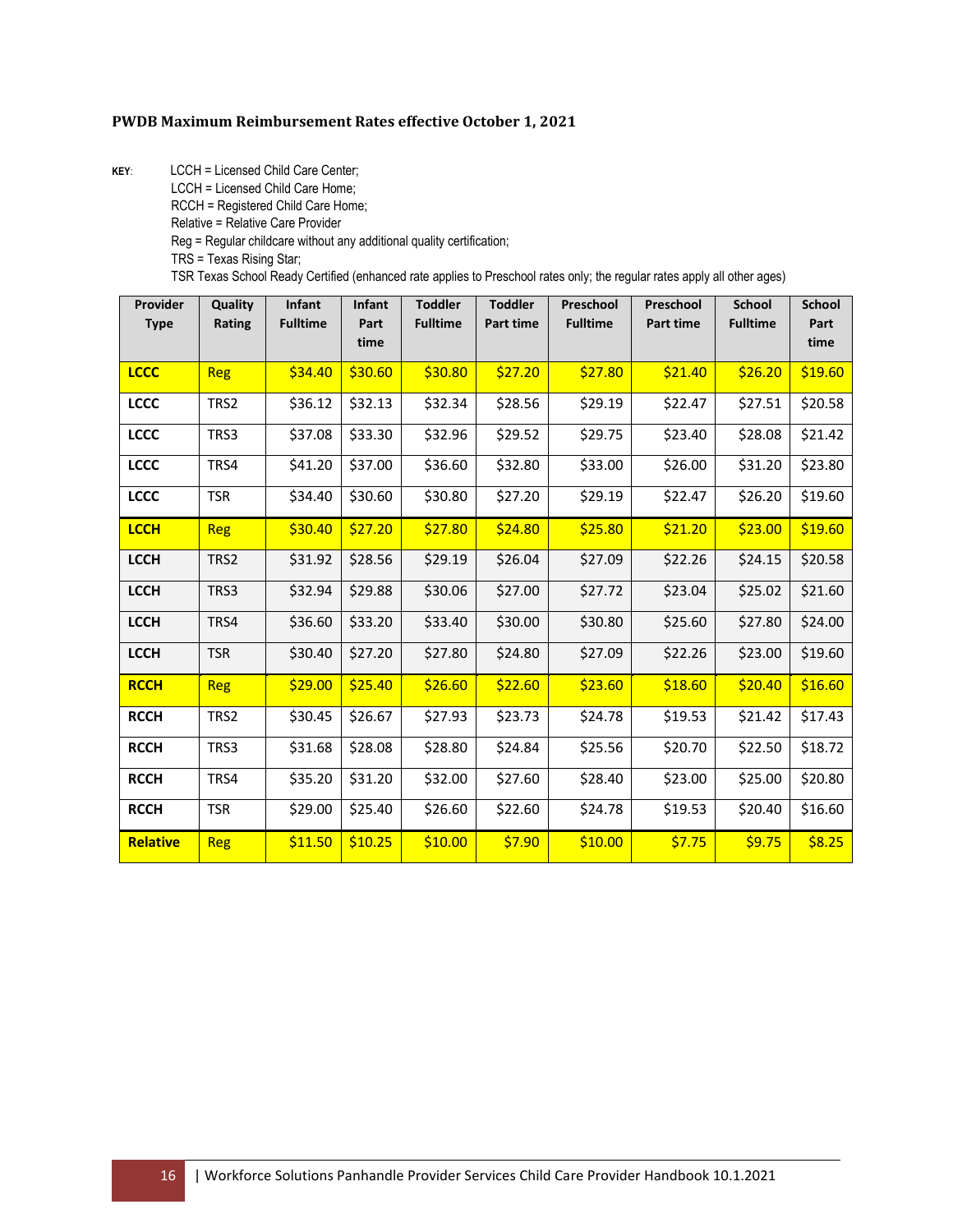| Provider<br><b>Type</b> | Quality<br>Rating | <b>Infant</b><br><b>Fulltime</b> | <b>Infant Part</b><br>time | <b>Toddler</b><br><b>Fulltime</b> | <b>Toddler</b><br><b>Part tme</b> | Preschool<br><b>Fulltime</b> | Preschool<br><b>Part time</b> | <b>School</b><br><b>Fulltime</b> | <b>School Part</b><br>time |
|-------------------------|-------------------|----------------------------------|----------------------------|-----------------------------------|-----------------------------------|------------------------------|-------------------------------|----------------------------------|----------------------------|
|                         |                   |                                  |                            |                                   |                                   |                              |                               |                                  |                            |
| <b>LCCC</b>             | <b>Reg</b>        | \$40.50                          | \$35.49                    | \$37.05                           | \$32.39                           | \$33.99                      | \$24.96                       | \$31.83                          | \$22.43                    |
| <b>LCCC</b>             | TRS2              | \$44.31                          | \$39.57                    | \$41.06                           | \$36.62                           | \$38.15                      | \$29.45                       | \$36.09                          | \$26.96                    |
| LCCC                    | TRS3              | \$49.23                          | \$43.97                    | \$45.62                           | \$40.68                           | \$42.38                      | \$32.72                       | \$40.10                          | \$29.94                    |
| LCCC                    | TRS4              | \$54.69                          | \$48.84                    | \$50.67                           | \$45.20                           | \$47.07                      | \$36.35                       | \$44.54                          | \$33.26                    |
| LCCC                    | <b>TSR</b>        |                                  |                            |                                   |                                   | \$35.70                      | \$26.22                       |                                  |                            |
| <b>LCCH</b>             | <b>Reg</b>        | \$34.94.                         | \$30.60                    | \$32.19                           | \$28.76                           | \$30.48                      | \$25.13                       | \$27.77                          | \$21.81                    |
| <b>LCCH</b>             | TRS2              | \$39.03                          | \$34.91                    | \$36.44                           | \$33.12                           | \$34.79                      | \$29.60                       | \$32.18                          | \$26.34                    |
| LCCH                    | TRS3              | \$43.37                          | \$38.78                    | \$40.47                           | \$36.80                           | \$38.64                      | \$32.88                       | \$35.75                          | \$29.27                    |
| <b>LCCH</b>             | TRS4              | \$48.18                          | \$43.08                    | \$44.96                           | \$40.88                           | \$42.93                      | \$36.53                       | \$39.71                          | \$32.51                    |
| <b>LCCH</b>             | <b>TSR</b>        |                                  |                            |                                   |                                   | \$32.01                      | \$26.39                       |                                  |                            |
| <b>RCCH</b>             | <b>Reg</b>        | \$33.48                          | \$28.94                    | \$31.52                           | \$27.08                           | \$29.28                      | \$22.40                       | \$25.22                          | \$19.25                    |
| <b>RCCH</b>             | TRS <sub>2</sub>  | \$37.67                          | \$33.30                    | \$35.79                           | \$31.50                           | \$33.63                      | \$26.91                       | \$29.70                          | \$23.81                    |
| <b>RCCH</b>             | TRS3              | \$41.85                          | \$36.99                    | \$39.77                           | \$35.00                           | \$37.37                      | \$29.90                       | \$32.99                          | \$26.45                    |
| <b>RCCH</b>             | TRS4              | \$46.49                          | \$41.10                    | \$44.18                           | \$38.88                           | \$41.51                      | \$33.21                       | \$36.65                          | \$29.37                    |
| <b>RCCH</b>             | <b>TSR</b>        |                                  |                            |                                   |                                   | \$30.75                      | \$23.52                       |                                  |                            |
| <b>Relative</b>         | <b>Req</b>        | \$11.50                          | \$10.25                    | \$10.00                           | \$7.90                            | \$10.00                      | \$7.75                        | \$9.75                           | \$8.25                     |

#### **NIGHT TIME RATES (9:00pm - 6:00am) - Effective July 1, 2021**

<span id="page-17-0"></span>Night time rates are paid for a child attending at least 75% of their hours between 9:00pm and 6:00am.

## <span id="page-17-1"></span>**Calculating Provider Daily Rates**

Provider daily rates are based on the Provider's published rates—rates charged to the public—calculated to a daily rate, plus any enrollment/registration, supply and/or activity fee pro-rated to a daily amount.

The follow calculations are used to determine the daily rate and the pro-rated fees:

- **1. Daily and Night Time Rates --**The following standards are used to calculate the both daily and night time rates:
	- Provider charges monthly : rates are divided by 4.33; then by 5
	- Provider charges bi-weekly: rates are divided by 2.165, then by 5
	- Providers charges weekly: rates are divided by 5
	- Providers charges hourly: rates are multiplied by 6 for part-time and by 12 for full day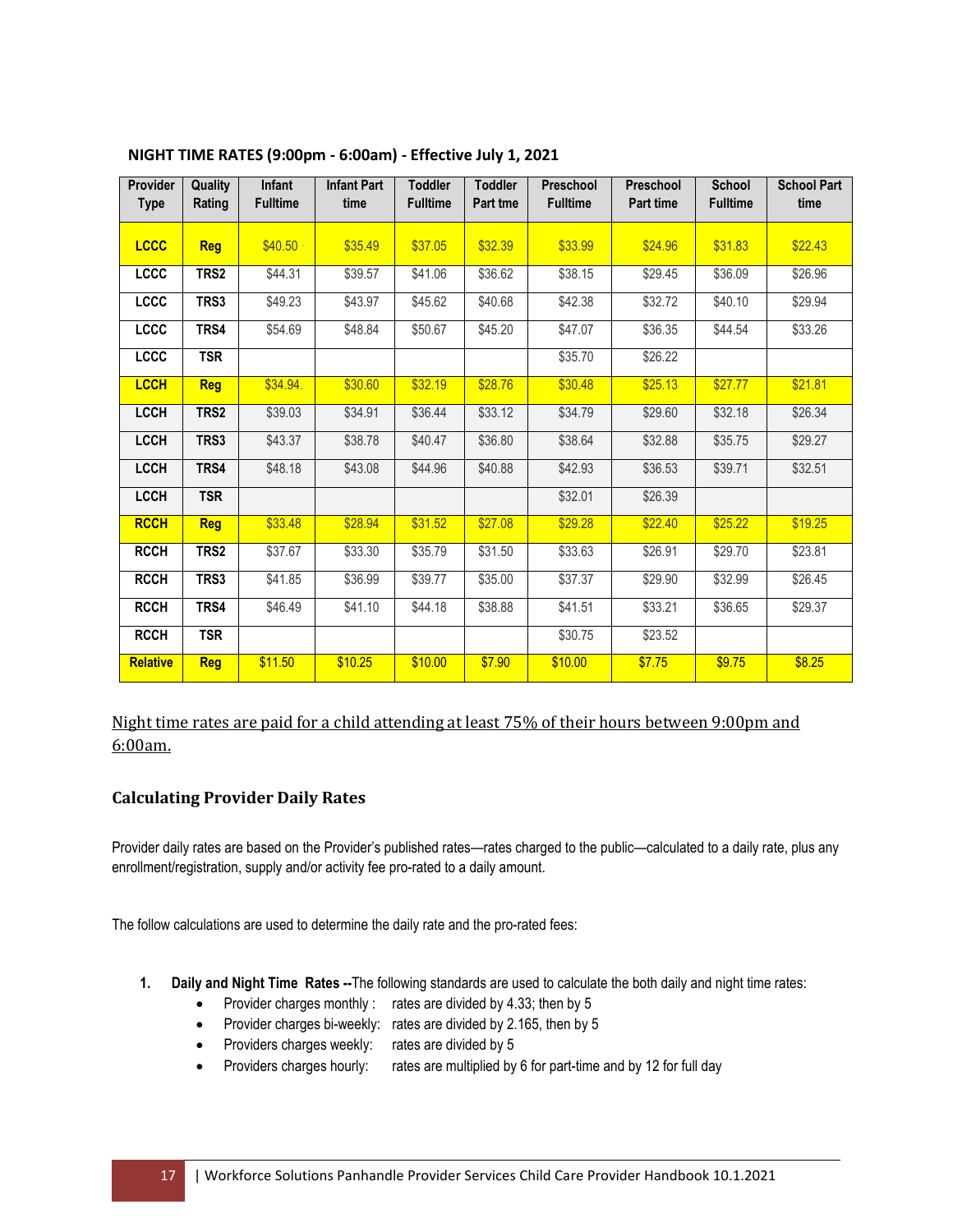Provider rates that include multiple amounts within an age category will be averaged to obtain the published rate for the age category; then calculated to a daily or nightly rate.

- **2. Provider Enrollment/Registration, Activity and Supply Fees--** The calculated daily fee amount is the total reported fee(s) pro-rated by the number of business days in the Provider's year as follows:
	- Full Year Providers: fee(s) are divided by 260 Provider days
	- School Year Providers: fees(s) are divided by 194 Provider days
	- Summer Only Providers; fees(s) are divided by 66 Provider days

Providers are reimbursed at the Providers' calculated daily and nightly rate with the addition of the calculated fees as long as the amount does not exceed the PWDB Maximum Reimbursement Rates. If a Provider's calculated daily and/or nightly rate plus calculated fees falls below the PWDB Maximum Reimbursement Rates, then the Provider is reimbursed the lower daily or nightly rate.

<span id="page-18-0"></span>Reimbursement for Transportation

CCS will reimburse Providers for transportation, if provided, as follows:

- If the transportation fees are included in the provider's published rates, or
- If providers charge a separate transportation fee, CCS will pay the transportation fee for CCS-referred children authorized for transportation.

#### In either case the combined total must not be more than the PWDB maximum reimbursement rate.

<span id="page-18-1"></span>Late Fees

Most Providers have policies that require parents to pay a late fee if they pick children up after the program closes. Parents of CCS- referred children are expected to comply with Provider late-pick up policies. The same late fee policies must apply to both CCS-referred and full pay clients. Providers may a) charge a late fee to a part-day child who is in attendance for more than six hours, or b) charge a late fee to a full-day child who is in attendance for more than 12 hours, or past the closing time for the facility.

Care is authorized for a specific number of hours and care must be available for that time frame unless it is past the Provider's operational closing hours. Providers must not use the parent's work or training schedule to determine how long the child may remain at the facility.

## <span id="page-18-2"></span>**Inclusion Assistance**

When a parent of an enrolled CCS child with a disability initiates the process, the child may be eligible to receive reimbursed at a rate up to 190 percent of the Provider's reimbursement rate for a child without disabilities of that same age. A qualified professional familiar with assessing the needs of children with disabilities will certify the need for the higher reimbursement rate or adaptive equipment.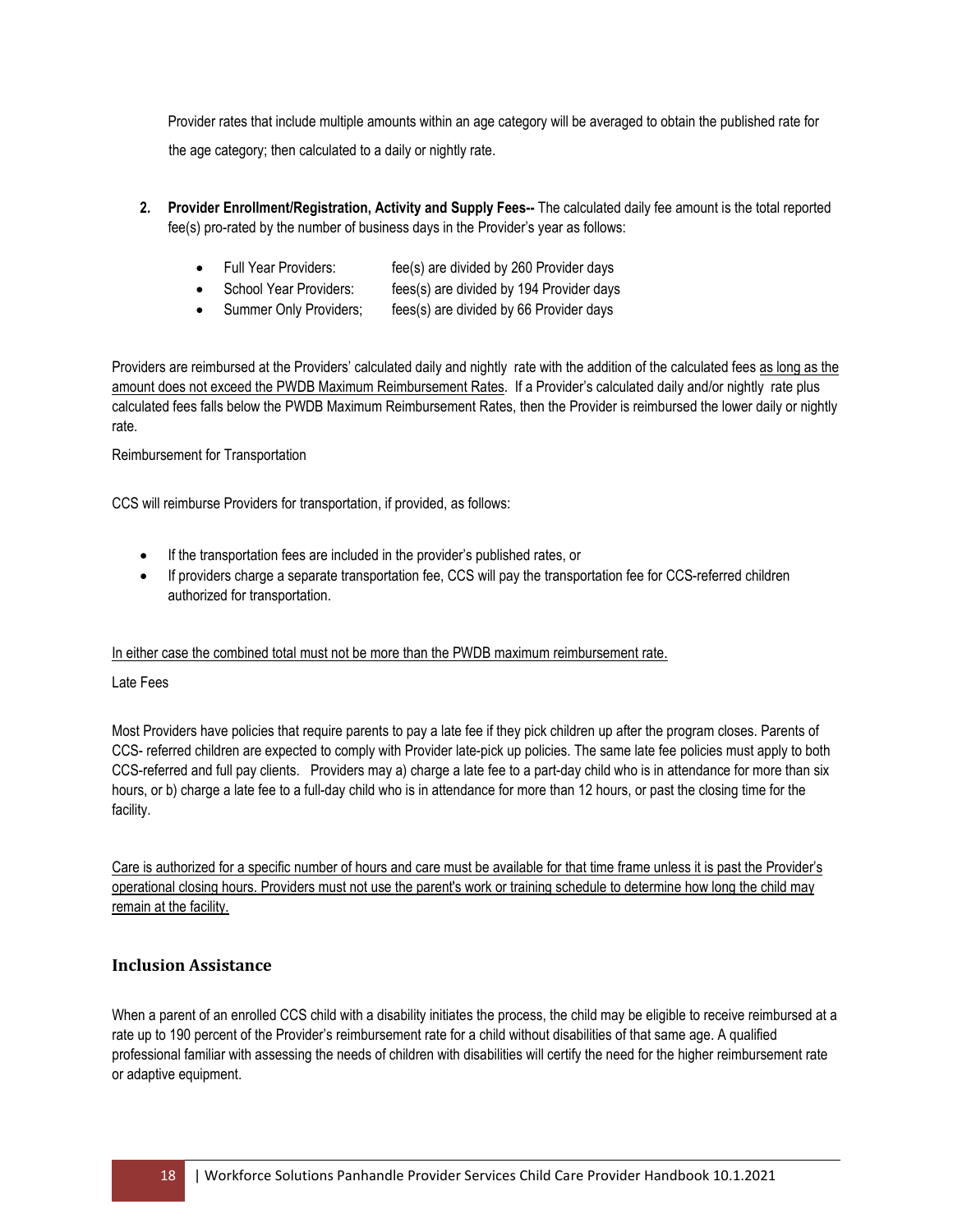While Providers are legally responsible for making reasonable modifications for any child with disabilities, the inclusion assistance rate is made available to Providers serving low-income parents to assist them in making such reasonable accommodations. The inclusion assistance rate also is available to assist Providers and parents if a child's disability requires more than just reasonable modifications for the child to be fully included in the Provider's daily activities. Please speak with CCS Provider Services staff for further information.

# <span id="page-19-0"></span>**Reimbursement Exclusions**

#### Provider will not be reimbursed for the following reasons:

- Licensed child care centers, including before- or after-school Providers and school-age Providers, in which the parent or parent's spouse, including the child's parent or stepparent, is the director or assistant director, or has an ownership interest; except for foster parents authorized by DFPS;
- Licensed, registered, or listed child care homes where the parent also works during the hours his or her child is in care;
- When CCS has authorized suspension of enrollment at the concurrence of the parent;
- During the appeal process if the child's enrollment is terminated due to excessive unexplained absences or nonpayment of Parent Share of Cost; and
- When a Provider is debarred from other state or federal Providers unless and until the debarment is removed. This includes being placed on the National Disqualification List (NDL) for Child and Adult Care Food Provider (CACFP).

# <span id="page-19-1"></span>PARENT SHARE OF COST

## <span id="page-19-2"></span>**Collecting Parent Share of Cost**

Most parents receiving CCS subsidized care are assigned a monthly Parent Share of Cost. The Parent Share of Cost is deducted from the Providers' payment from CCS.

Providers are responsible for collecting and keeping record of payment of the parent's share of cost. Parents are responsible for following the Provider's written payment policies, preferably before child care services are delivered (generally on the 1<sup>st</sup> of each month.).

CCS will not reimburse Providers when parents fail to pay their Parent Share of Cost. Provider should report within thirty (30) days of payment due date if a parent fails to pat the Parent Share of Cost.

Provider may also terminate care when a parent fails to pay the Parent Share of Cost. Providers must submit a "Provider Termination of Services Request" through the WSP portal *immediately* and must disclose that the termination is due to failure to pay the Parent Share of Cost.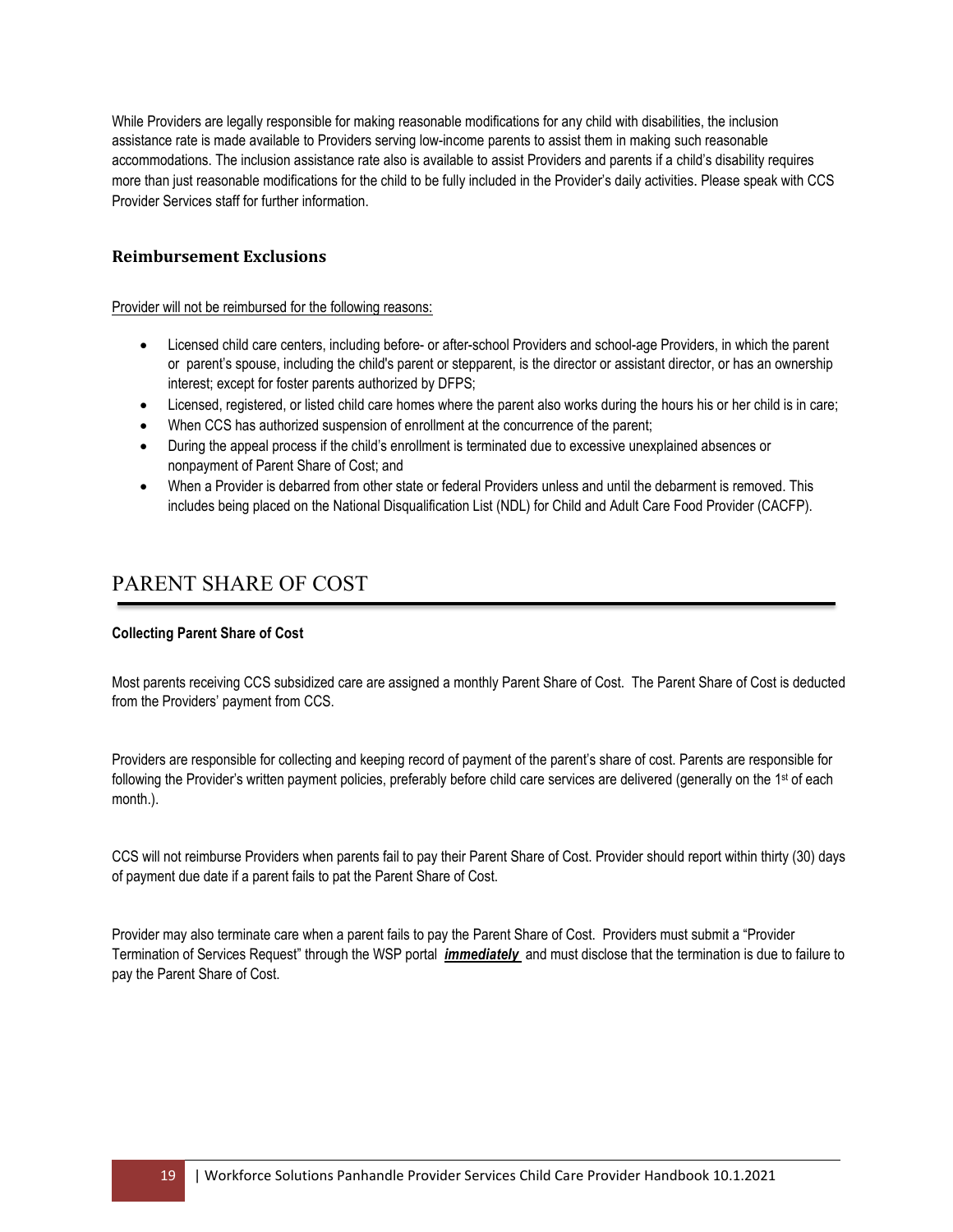#### <span id="page-20-0"></span>**Reduction of Parent Share of Cost**

Parent Share of Cost may be lowered temporarily when parents experience unusual circumstances. Only CCS staff can authorize a reduction of the Parent Share of Cost. CCS will notify Providers when the Parent Share of Cost has been reduced and a new form 2450 will be sent to the Provider documenting the change.

# <span id="page-20-1"></span>**PROVIDER PAYMENT**

Providers will be paid at the calculated reimbursement rate for any day the CCS child is authorized to receive child care services, including when CCS child is absent. If the child is absent for five (5) consecutive dates, Provider must submit a "Provider 5 Day Absence Report" through the WSP portal **immediately,** regardless if the provider knows the reason for the absence or not.

Providers will be paid on a bi-monthly payment cycle for child care services rendered. A delay of payment may occur at holidays, inclement weather and unforeseen instances. Providers will receive written notice if there will be a delay of payment.

Providers will receive a Payment Statement bi-monthly via USPS mail. The Payment Statement will list each child, the number of units (part-time or full-time days/nights ) paid, the amount paid for the unit, the Parent Share of Cost deducted from the reimbursement amount for that child.

Providers are required to check the Payment Statement for discrepancies and report to CCS Provider Services Staff as soon as the discrepancies are noticed.

All payments are received electronically through the Provider's banking institution. Providers will be required to refund any payments to CCS that they are not entitled to; such as, overpayments, duplicate payments, and/or payments made in error.

# <span id="page-20-2"></span>**Scheduled Closures**

All Providers with an active Provider Agreement, except Relative Care Providers, are allowed a specified number of authorized closure days within a twelve-month period Providers will be paid for authorized holidays. All other scheduled closure days will be listed as unauthorized closure. Providers will not be reimbursed for any unauthorized closure. Any change to scheduled closures, whether authorized or unauthorized, must be reported to CCS within two-weeks prior to change.

## <span id="page-20-3"></span>**Emergency Closures**

CCS will reimburse Providers, except for Relative Care Providers, for child care services when they are closed due to emergency circumstances, such as weather-related closures or facility damage/repair such as gas leak or electrical outage.

The emergency closure may be up to five (5) days per a calendar year. Providers must report the closure to CCS Provider Services staff within five (5) business days of the closure to receive the reimbursement. Providers will report all closures through the CCS website portal using the "Report a Change Form" a[t https://portal.wspanhandle.com/reporting-a-change-form/](https://portal.wspanhandle.com/reporting-a-change-form/) .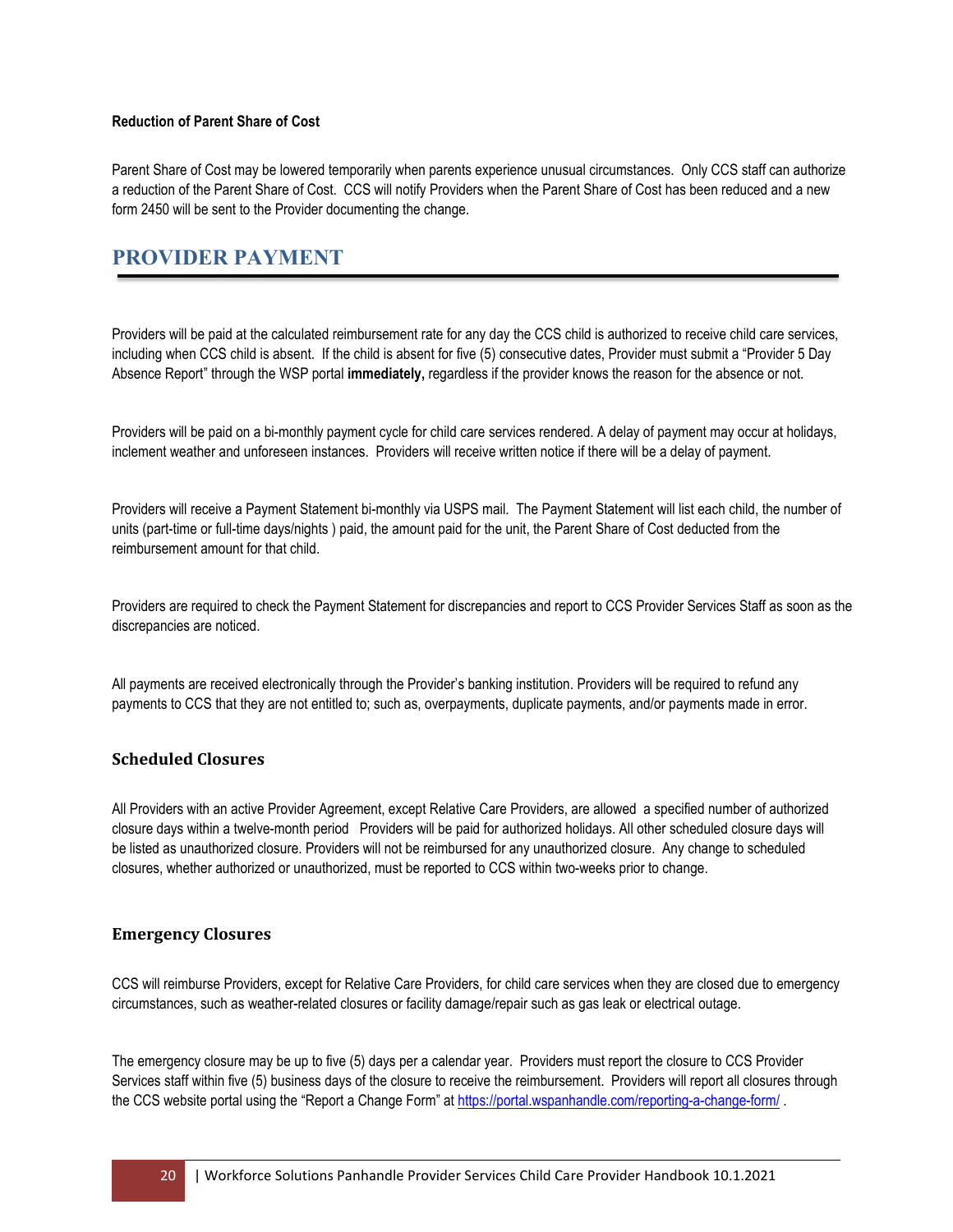<span id="page-21-0"></span>Providers must comply with all terms of the Provider Agreement, reporting whenever a child is absent five (5) consecutive days, regardless if the provider knows the reason for the absence or not, and follow procedures in this *CCS Provider Handbook.* 

When determining appropriate actions, CCS Provider Services staff shall consider:

- the scope of the violation;
- the severity of the violation; and
- the compliance history of the person or entity

## <span id="page-21-1"></span>**Technical Assistance**

CCS Provider Services staff will contact Provider whenever any of the following terms are violated:

- Failure to report authorized attendance (Relative Care only);
- Failure to report a subsidized child who has five (5) consecutive absences, regardless if the provider knows the reason for the absence or not;
- Failure to report termination of CCS child (whether by parent or by Provider);
- Failure to report any unscheduled closure, including involuntary closure by Health Department; and
- Failure to abide by any other term of the Provider Agreement or any other circumstance needing technical assistance as determined by CCS staff.

CCS Provider Services staff will provide technical assistance to the Provider to help ensure future compliance. This assistance may occur over the phone, a scheduled on-site training or an unscheduled on-site training.

#### <span id="page-21-2"></span>**Service Improvement Agreements**

CCS Provider Services staff will place the Provider on a Service Improvement Agreement (SIA) if the non-compliance is not resolved with technical assistant. However, if a serious problem happens with a Provider, CCS Provider Service staff can take immediate action instead of the SIA. This is done with PWDB approval.

An SIA is a formal document drafted by CCS Provider Services staff that will:

- State the problem;
- Explain to Providers what improvements must be made;
- List alternative ways for the Provider to work on improvements;
- Outline the specific actions of CCS Provider Services staff to assist Providers in making the requested improvement;
- Set time limits for making improvements; and,
- Stipulate the consequences to the Provider for failure to make stated improvements within the specified time frame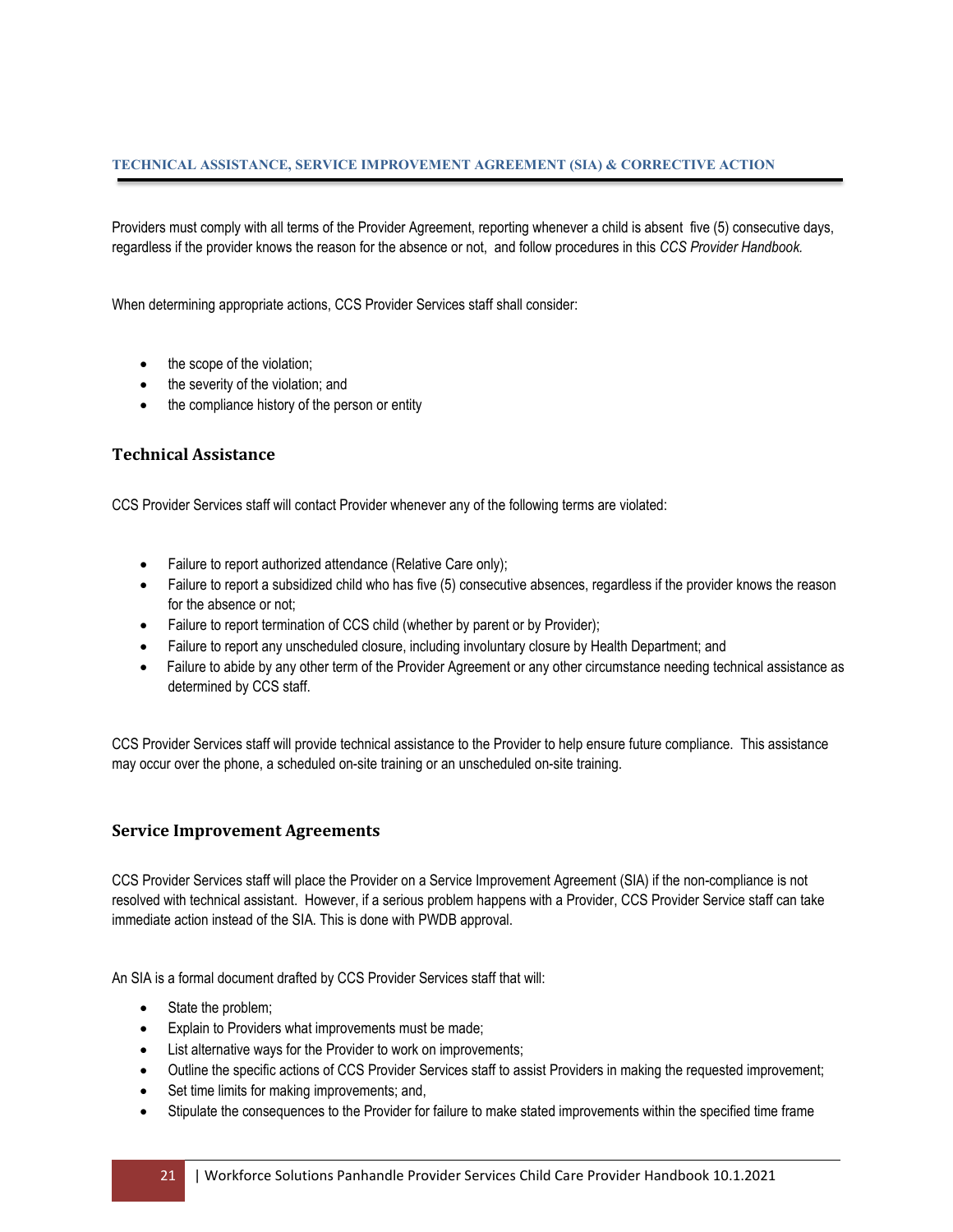# <span id="page-22-0"></span>**Corrective Action**

Consequences for serious problems, non-compliances with policy, or failure to make needed improvements as defined by a SIA may include the following:

- Temporarily or permanently withholding payment;
- Non-renewal or termination of Provider Agreement;
- Discontinuing referral of children to the Provider;
- Removing CCS-referral of children from the Provider;
- Suspension or termination of Provider Agreement; and/or,
- Recouping funds from the Provider.

# <span id="page-22-1"></span>SUSPECTED FRAUD

A parent, Provider, or any other person in a position to commit fraud may be suspected of fraud if the person presents or causes to be presented to the PWDB or its child care contractor one or more of the following items:

- A request for reimbursement in excess of the amount charged by the Provider for the child care; or
- A claim for child care services if evidence indicates that the person may have:
	- known, or should have known, that child care services were not provided as claimed;
	- known, or should have known, that information provided is false or fraudulent;
	- received child care services during a period in which the parent or child was not eligible for services;
	- known, or should have known, that child care subsidies were provided to a person not eligible to be a Provider; or
	- otherwise indicated that the person knew or should have known that the actions were in violation of this chapter or state or federal statute or regulations relating to child care services.

#### <span id="page-22-2"></span>*Action to Prevent or Correct Suspected Fraud*

CCS may take the following actions pursuant to TWC policy, if TWC or PWDB finds that a Provider has committed fraud:

- Temporary withholding of payments to the Provider for child care services delivered;
- Nonpayment of child care services delivered;
- Recoupment of funds from the Provider;
- Stop authorizing care at the Provider's facility or location;
- Prohibiting future eligibility to provide Commission-funded child care services; or
- Any other action consistent with the intent of the governing statutes or regulations, to investigate, prevents, or stop suspected fraud.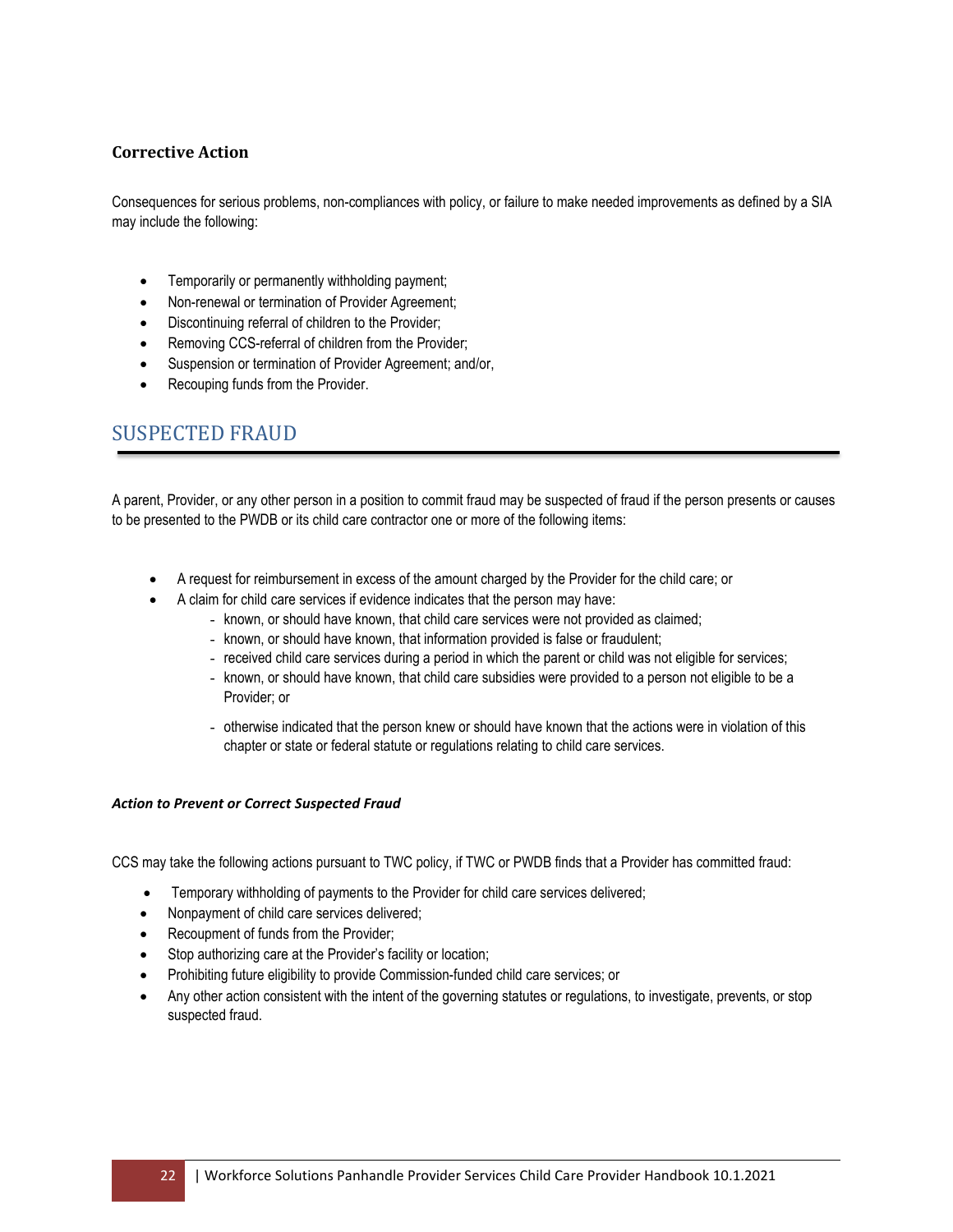#### **Failure to Comply may warrant corrective and adverse action.**

Providing false information or not reporting changes could constitute fraud and may be reported to the Texas Workforce Commission Office of Investigation. To report suspected fraud or abuse of TWC Providers, call: TWC Fraud Hotline - (800) 252- 3642, or e-mail**[: Childcarefraud@twc.state.tx.us](mailto:Childcarefraud@twc.state.tx.us)**

# TWC NOTICE of FREEZE or TAX LIENS on CHILD CARE REIMBURSMENTS

TWC may place a freeze on Provider's reimbursements for unpaid amounts due under the Texas Unemployment Compensation Act. TWC may also place a freeze on a Provider reimbursement under the Texas Labor Code for debts owed to a person whose employer is delinquent in the payment of wages.

Providers that are issued a "Notice of Freeze" shall not be reimbursed and will have a hold placed on the assets

A Notice of Freeze or Notice of Levy on subsidy payments does not make a Provider ineligible to care for children. However, payment will be withheld until the Freeze or Levy is removed.

The Provider can choose to discontinue providing child care services but must give thirty (30) days' notice to CCS and to parents before the discontinuation of services to avoid interruption in care.

# <span id="page-23-0"></span>PROVIDER DEBARMENT

Compliance with other state and federal Providers must always be maintained. TWC will send notice if a Provider or its staff is found to be debarred from other State or Federal Providers. Revised: November 26, 2018 27 CCS may terminate the Provider Agreement immediately. No new referrals are made to the Provider and no reimbursement to Providers that are debarred from other state or federal Providers.

# <span id="page-23-1"></span>CHILD CARE REGULATION CORRECTIVE OR ADVERSE ACTION

Child Care Regulation (CCR) may place a Provider on corrective or adverse action if the Provider has repeated violations of CCR standards.

Corrective Action will be one of following categories:

- Evaluation status
- Probationary Status

Adverse actions are steps that CCR may take to force an operation to close. Adverse actions are taken when a Provider has been cited for deficiencies that pose a risk to the health and safety of children or if there are indications of a continued failure to comply with standards, rules or child care law. Adverse actions include denial of an application, revocation or suspension of a permit or an adverse amendment with conditions on a permit.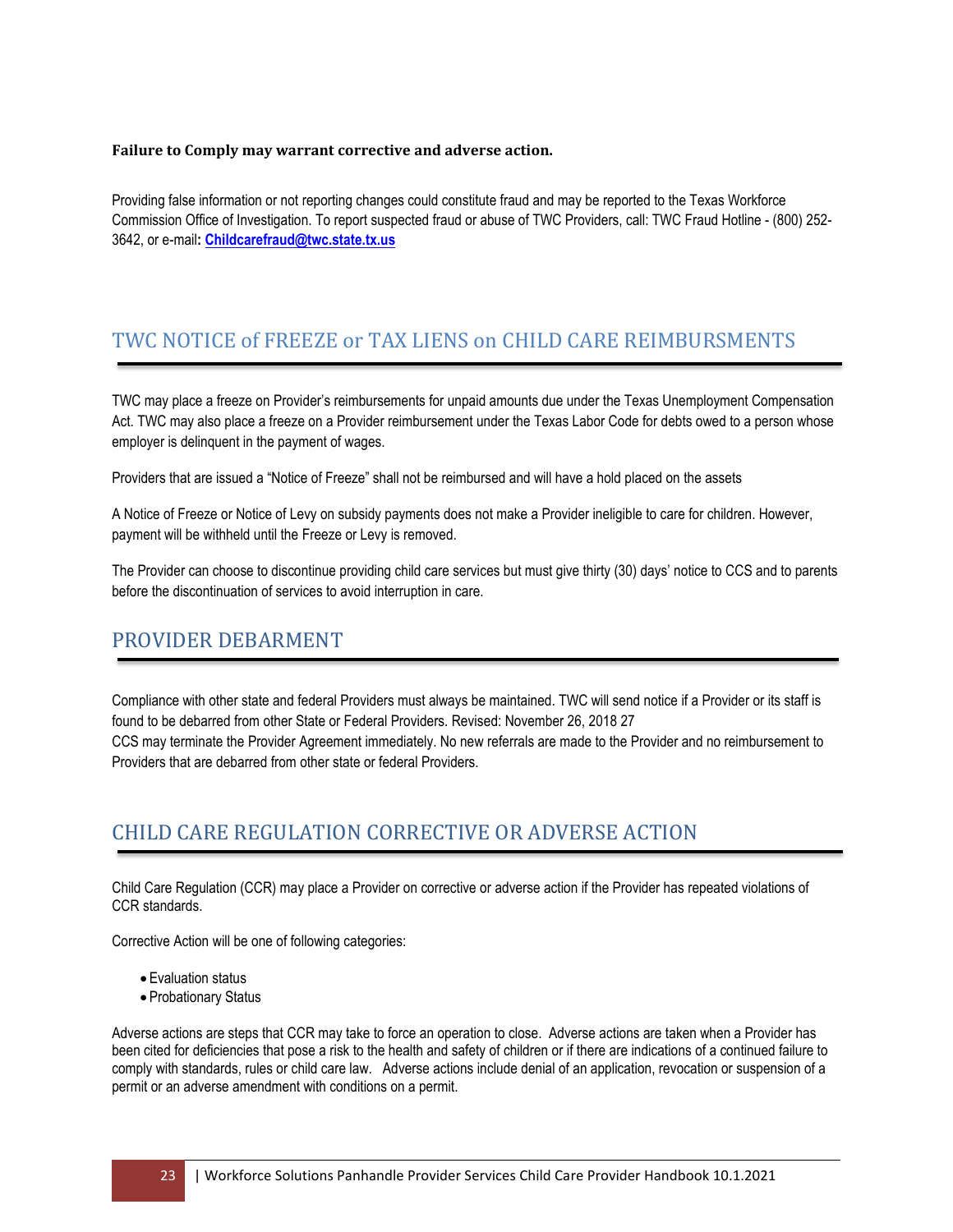Providers *must* report to CCS Provider Services *immediately* if they are placed on corrective or adverse action by CCR. The following table summarizes the actions to be taken when a Provider has been placed on corrective or adverse action by **CCR** 

| <b>Status</b>  | Required to<br>Notify<br>Parents<br>within 5 Days | Required to<br>Notify Parents<br>within 2 Days | Required to Stop<br>New enrollments | Required to notify<br>New Enrollments | Required to<br>Remove<br>Currently<br>enrolled children | Written Acknowledgement<br>by parent within 14 calendar<br>days to continue care<br>w/Provider |
|----------------|---------------------------------------------------|------------------------------------------------|-------------------------------------|---------------------------------------|---------------------------------------------------------|------------------------------------------------------------------------------------------------|
| Evaluation     | χ                                                 |                                                |                                     | X                                     |                                                         | л                                                                                              |
| Probationary   | χ                                                 |                                                | χ                                   |                                       |                                                         | χ                                                                                              |
| Adverse Action |                                                   |                                                | χ                                   |                                       | χ                                                       |                                                                                                |

*Providers will not be reimbursed at the CCS enhanced reimbursement rate (any TRS or TSR rate) if the Provider is placed on evaluation or probationary status by DFPS.*

When the Provider Agreement is terminated because of corrective or adverse action, the Provider cannot apply again for a period of up to twelve months. The Provider will be informed at the time of the agreement's termination, when reapplication can be made.

# <span id="page-24-0"></span>IMPROVING CHILD CARE QUALITY

## <span id="page-24-1"></span>**Texas Rising Star**

The Texas Rising Star (TRS) Provider offers Providers the opportunity to participate in a voluntary plan to improve the quality of child care they provide. Improved quality includes meeting TRS criteria that exceed the Child Care Regulation Minimum Standards. This certification is available to all facilities types, except Relative Care, and to any Provider with an active CCS Provider Agreement. When a Provider becomes TRS certified, the Provider is eligible for the higher reimbursement rate associated with the star level certification. CCS Provider Services Mentor staff assists Providers in attaining, maintaining and improving TRS certification. Providers interested in TRS certification can visit [www.TexasRisingStar.org](http://www.texasrisingstar.org/) or by calling CCS Lead Provider Services Specialist, Tina Maloney, 806-350-1719.

## <span id="page-24-2"></span>**Applying for Texas Rising Star Certification**

To apply to become TRS certified, applicants must complete the steps on-line a[t https://texasrisingstar.org/providers/getting](https://texasrisingstar.org/providers/getting-ready/)[ready/](https://texasrisingstar.org/providers/getting-ready/)

## <span id="page-24-3"></span>**Levels of Certification**

- **Four-Star** certification is the highest level of certification awarded and meets all required measures and 80% of the total possible points.
- **Three-Star** certification represents a quality Provider meeting all required measures and 60% to 79.9% of the total possible points.
- **Two-Star** certification represents a quality Provider meeting all basic required measures and has an average score below 60% of the total possible points.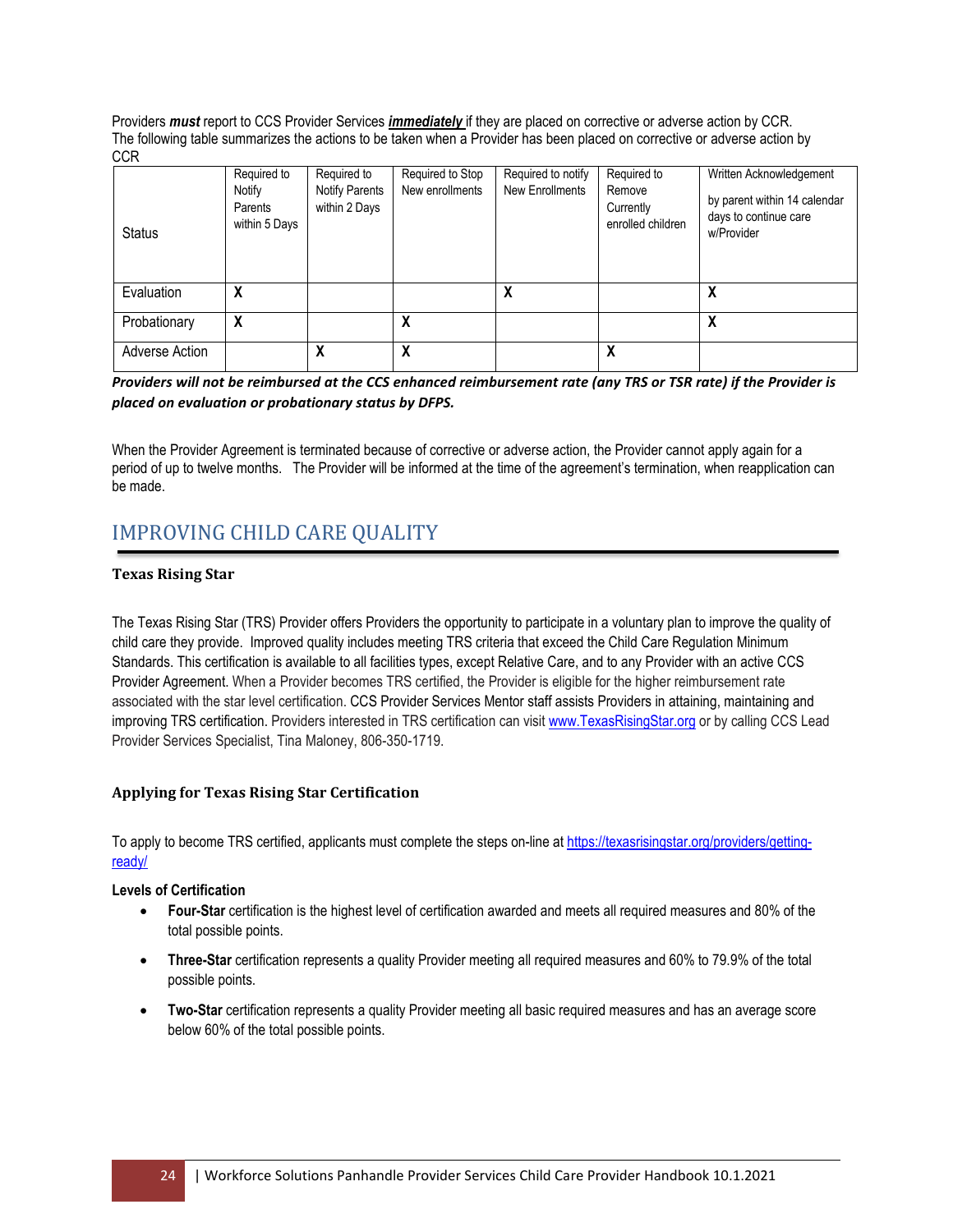#### <span id="page-25-0"></span>**Financial Incentives: Tiered Enhanced Reimbursement Rates**

Certified Texas Rising Star programs receive higher reimbursement rates for child care subsidies than noncertified programs. Texas Government Code §2308.315 requires the minimum reimbursement rate for a Texas Rising Star–certified program to be greater than the maximum rate established for a program that is not Texas Rising Star certified for the same category of care. Specifically, 2-Star rates must be at least 5% higher, 3-Star rates must be at least 7 percent higher and 4-Star rates must be at least 9 percent higher.

In accordance with TWC's child care rules at 40 TAC §809.20(a), the Commission may require Boards to establish their maximum reimbursement rates at or above a level established by the Commission. TWC has published each of the Board's maximum reimbursement rates as of October 1, 2020. The Commission requires Boards to set their Texas Rising Star maximum reimbursement rates at or above the following levels:

For 4-Star providers, the 75th percentile of the most recent Market Rate Survey

For 3-Star providers, at 90 percent of the 4-Star rate

For 2-Star providers, at 90 percent of the 3-Star rate

TWC has also published a [Statewide Revenue Calculator Template for Texas Rising Star](https://www.twc.texas.gov/files/partners/statewide-revenue-calculator-for-trs-accessible-twc.xlsx) to help child care and early learning programs forecast the revenue impact of enhanced reimbursement rates.

# <span id="page-25-1"></span>**Additional Indicators of Child Care Quality**

Providers certified by a **national accrediting entity** meet the high standards of research-based criteria and evidence-based practices to promote health and well-being for all learners. Examples of national accreditation Providers that certified Providers in Texas:

- o National Association for the Education of Young Children (NAEYC)
- o National Association for Parent Child Care (NAFCC)
- o National Early Childhood Provider Accreditation (NECPA)
- o National Accreditation Commission for Early Child Care and Education (NAC)
- o Council of Accreditation (COA)
- o AdvancED Quality Early Learning Standards (QELS)

**Texas School Ready!™** is a high-quality early childhood model, based on proven school readiness components for preschool children 3-5 years old. This Provider is administered by the Children's Learning Institute (CLI). Visit <https://texasschoolready.org/> for more information.